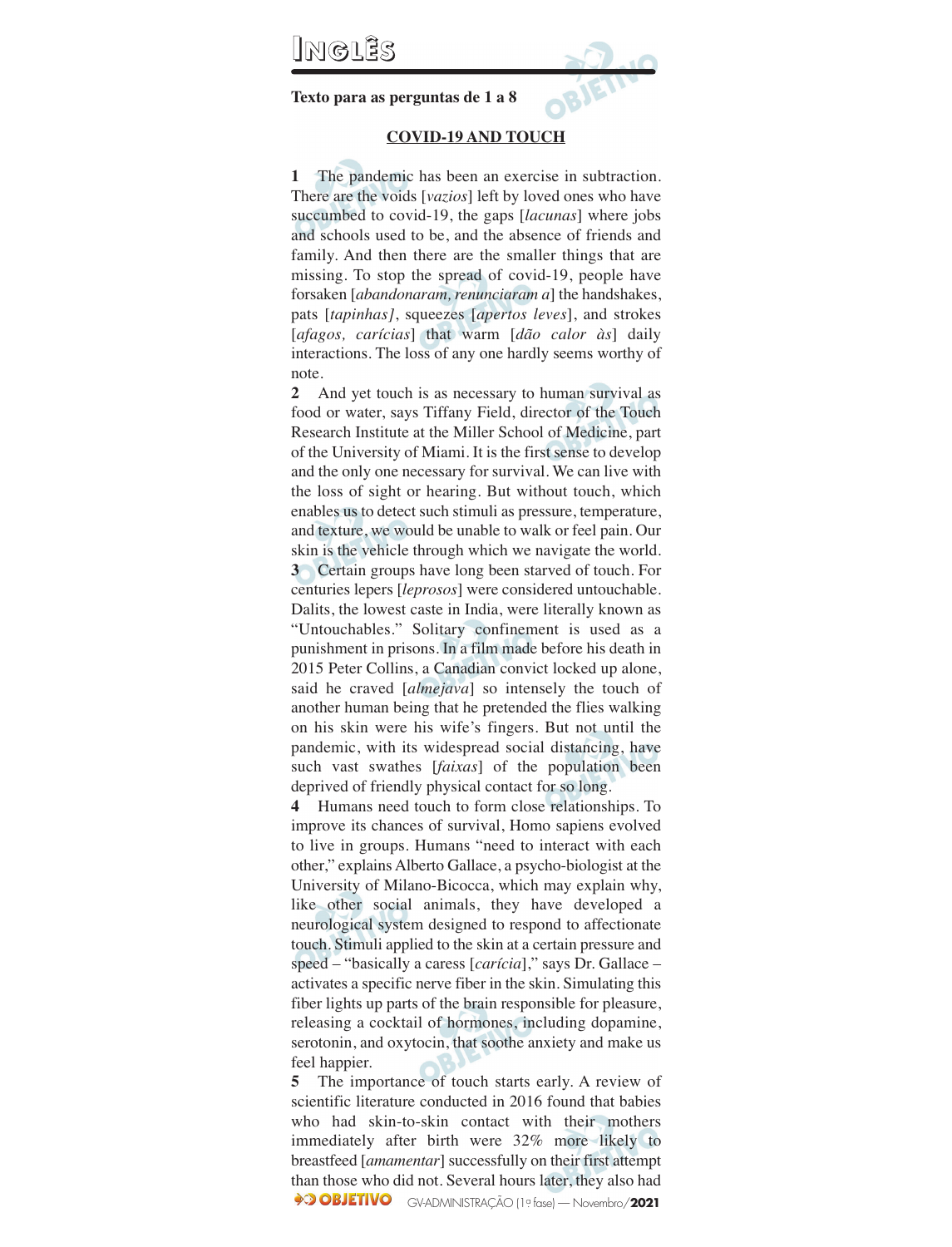better heart and lung function and higher blood-sugar levels. In one study in 1986 in America premature babies who were given regular massages for ten days shortly after they were born gained weight more quickly and left intensive care sooner than premature babies who were not. Their physical and cognitive development was also better than the control group in tests a year later.

**6** The positive health effects continue. Touch depresses levels of cortisol, a hormone produced in response to stress. In addition to triggering the "fight or flight" *[lutar ou fugir*] response, cortisol suffocates "natural killer cells," a type of white blood cell that attacks viruses and bacteria. Touch can also increase the production of natural killer cells in patients with HIV and cancer, according to Dr. Field. In 2014 researchers at Carnegie Mellon University observed that healthy adults who were hugged more frequently were less likely to get colds, perhaps because such embraces are a way of communicating affection, and people who feel cared for are less likely to fall ill [*ficar doentes*].

**7** Without regular contact people can become "skin hungry," a state in which they experience less touch than they want. The few studies that have been done into skin hunger suggest it is harmful. A survey of 509 adults from around the world in 2014 suggested that being deprived of touch was linked to loneliness, depression, stress, mood and anxiety disorders, and secondary immune disorders. In any event, it's clear that the pandemic has made many more people aware of their craving for touch.

Adapted from *The Economist,* February 20, 2021.

## **01**

In paragraph 1, the sentence "The loss of any one hardly seems worthy of note" most likely refers to which of the following?

- a) When a disaster like the covid-19 pandemic destroys so many things, each individual loss can seem unimportant.
- b) Many people would rather not think about the physical and emotional losses that have occurred because of covid-19.
- c) Many people infected with covid-19 have lost their senses of taste and smell, and, in certain cases, even their sense of touch.
- d) Fighting against covid-19 by avoiding certain kinds of physical interactions appears to be a small sacrifice.
- e) So many small yet important things have been lost because of covid-19 that it's hard to know which is the most important.

#### **Resolução**

**Infere-se no primeiro parágrafo que evitar certos tipos de interações físicas parece ser um pequeno sacrifício para combater a covid-19.**

**Resposta: D OBJETIVO**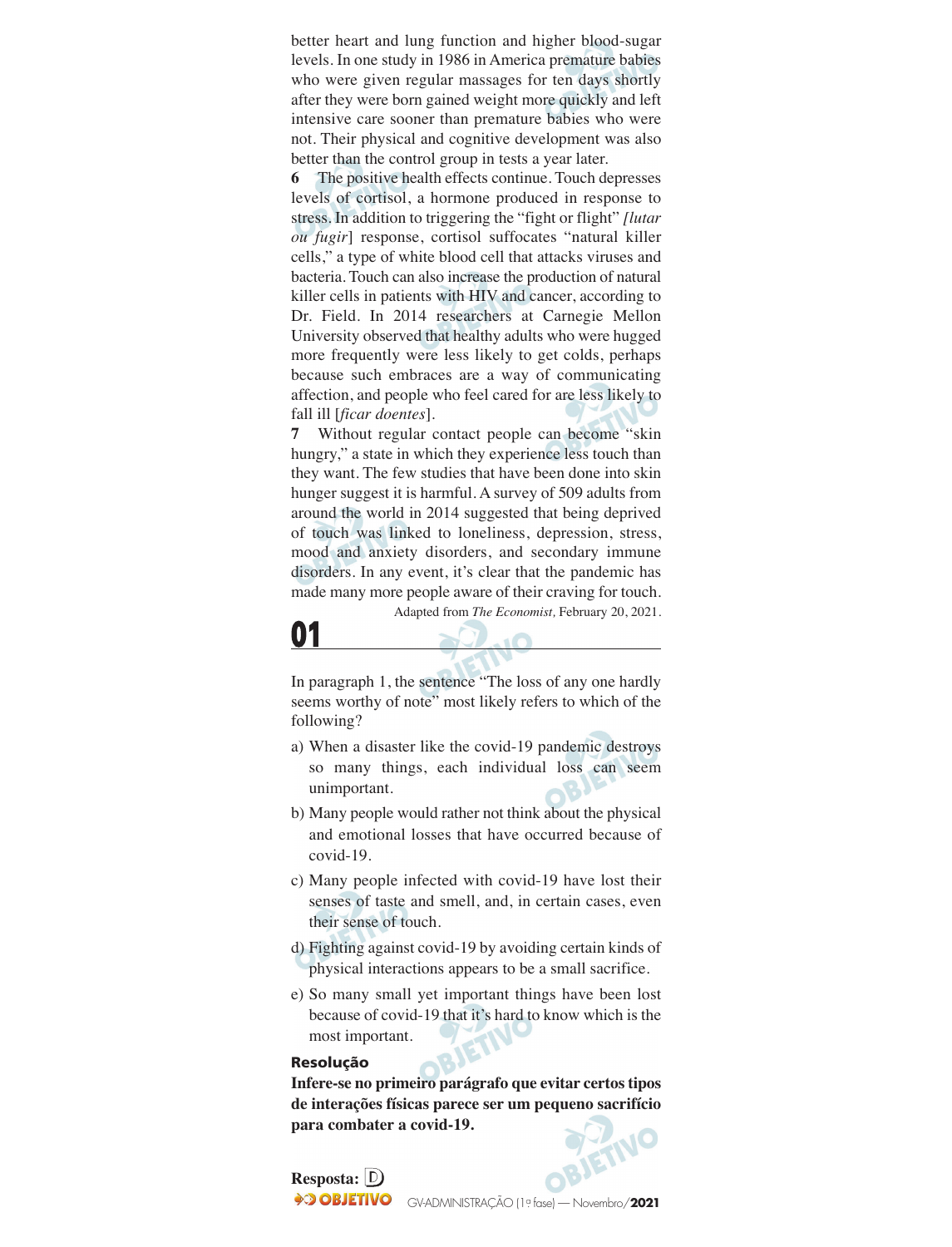You can conclude from the information in the article that Tiffany Field most likely believes which of the following?

- a) Our ability to understand the world is based primarily on our sense of touch.
- b) A human being's relationship to his or her skin is the same as a sailor's relationship to a ship.
- c) If a baby developed a sense of touch only after developing its senses of sight and hearing, the result would be fatal.
- d) Without the sense of touch it would in fact be easier to live in extremely cold or hot climates.
- e) A functioning sense of touch is a matter of life or death.

#### **Resolução**

**Lê-se no seguinte trecho do segundo parágrafo: "And yet touch is as necessary to human survival as food or water, says Tiffany Field, director of the Touch Research Institute at the Miller School of Medicine, part of the University of Miami. It is the first sense to develop and the only one necessary for survival".** 

## **Resposta: E**

## **03**

The article most likely mentions lepers and Dalits in order to

- a) highlight the fact that forbidding people to touch others can be a form of punishment and oppression.
- b) point out that all humanity is united in its reliance on the sense of touch.
- c) give a historical example of a current phenomenon.
- d) argue against the arbitrary nature of widespread governmentenforced quarantines.
- e) help put the current situation of the covid-19 pandemic in a more realistic, less apocalyptic context.

#### **Resolução**

**Lê-se no seguinte trecho do terceiro parágrafo: "For centuries lepers [leprosos] were considered untouchable. Dalits, the lowest caste in India, were literally known as 'Untouchables'."**

**Resposta: C**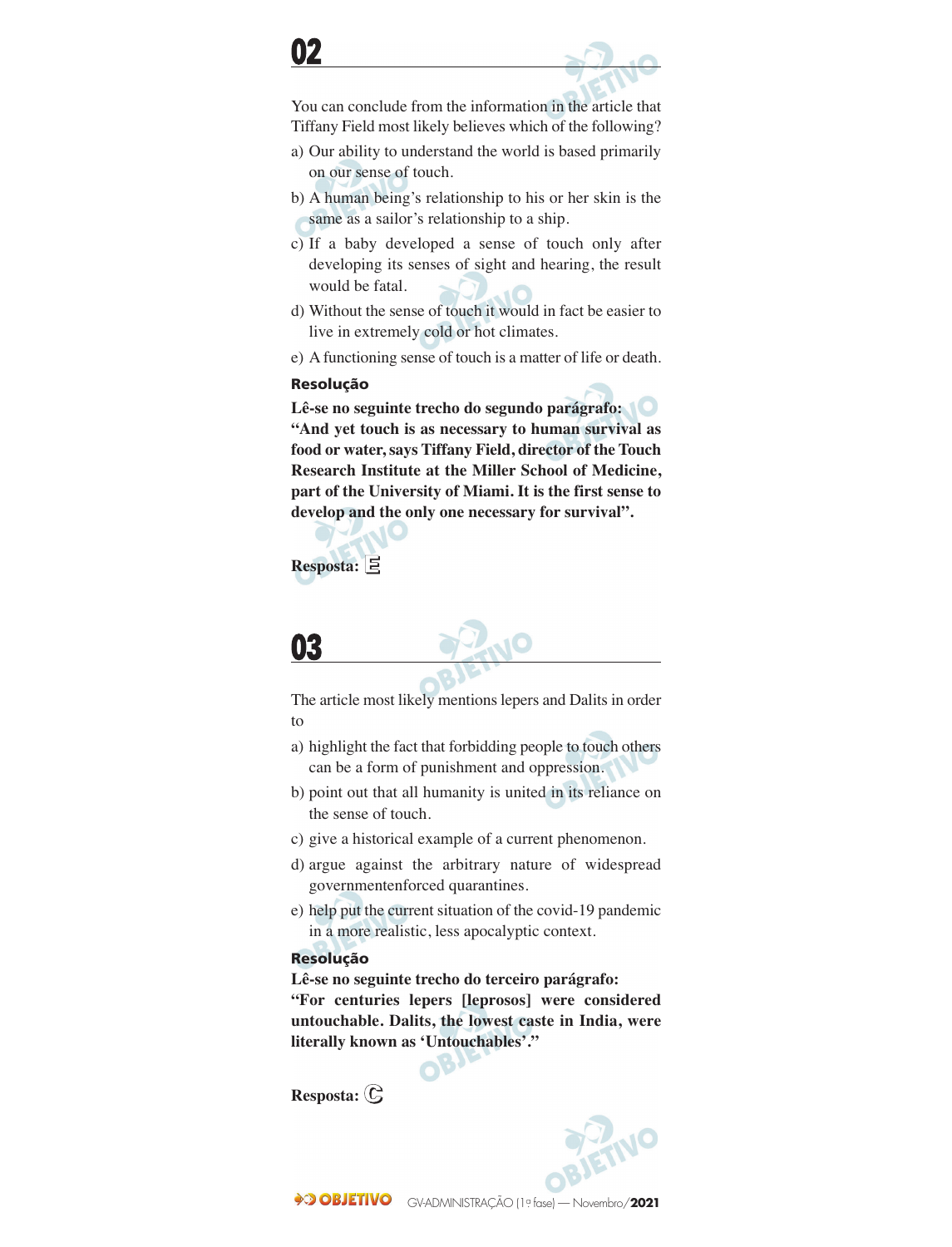



With respect to Peter Collins (paragraph 3), the information in the article most likely supports which of the following?

- a) Before his execution, he was kept in solitary confinement.
- b) In his case, the touch of flies was probably better than nothing.
- c) After entering prison he had no more contact with his wife.
- d) He feared solitary confinement more than he feared any other punishment.
- e) His uncontrollable desire to be touched was an exaggerated response to a unique situation.

#### **Resolução**

**Lê-se ainda no terceiro parágrafo:**

**"In a film made before his death in 2015 Peter Collins, a Canadian convict locked up alone, said he craved [***almejava***] so intensely the touch of another human being that he pretended the flies walking on his skin were his wife's fingers".**

**Resposta: B**

**PIETNO** 

OBJETNO

 $\overline{10}$ 





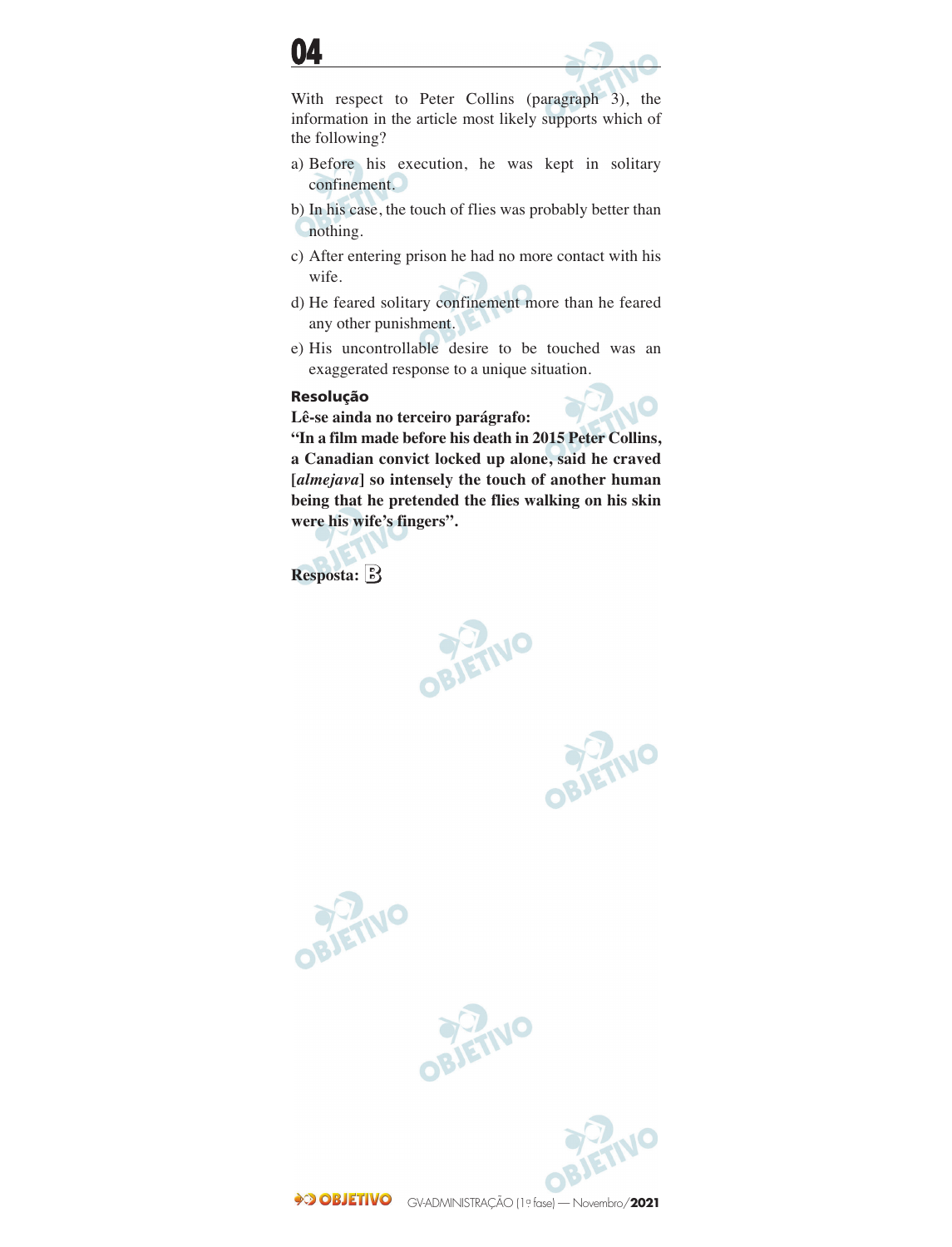With respect to touch, which of the following is most likely an ironic result of the covid-19 pandemic?

- a) The widespread social distancing motivated by the covid-19 pandemic will permanently change fundamental aspects of human society.
- b) Scientists now believe that touch is in fact the most basic, most important component of civilization.
- c) What had been considered a natural, healthy, and vital aspect of human interaction is now seen as potentially deadly.
- d) The discovery that all social animals possess a neurological system that reacts positively to affectionate touch has revealed that Homo sapiens are not at all unique.
- e) Scientists now know that the pleasant feeling a person gets from a caress is not only an emotional reaction but also a biological reaction.

### **Resolução**

**Depreende-se da leitura do texto, que aquilo que era considerado um aspecto natural, saudável e vital da interação humana, agora é visto como potencialmente mortal.**

**Resposta: C**



OBJETNO





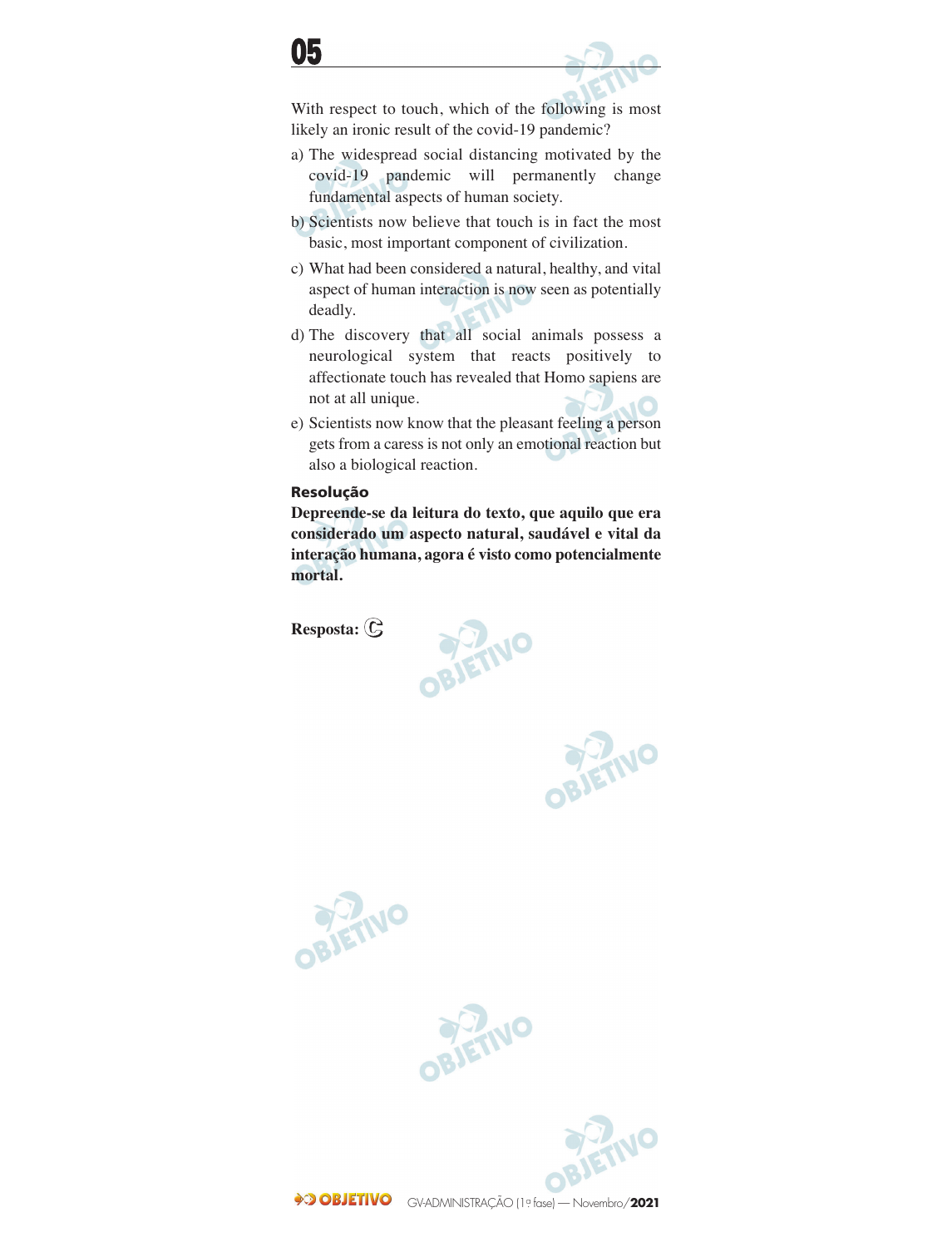

As mentioned in paragraph 5, which of the following is most likely an item covered by a scientific study?

- a) A short-term technique that can stimulate a certain kind of baby's development.
- b) The inherent value of breastfeeding a baby.
- c) The danger of separating babies from their mothers just after birth.
- d) Reasons why skin-to-skin contact is essential to a mother's strong relationship with her baby.
- e) The best way to help newborn babies breastfeed successfully on their first attempt.

### **Resolução**

**Infere-se a resposta no quinto parágrafo do texto: "A review of scientific literature conducted in 2016 found that babies who had skin-to-skin contact with their mothers immediately after birth were 32% more likely to breastfeed [***amamentar***] successfully on their first attempt than those who did not. Several hours later, they also had better heart and lung function and higher blood-sugar levels."**

**Resposta: A**



OBJETNO





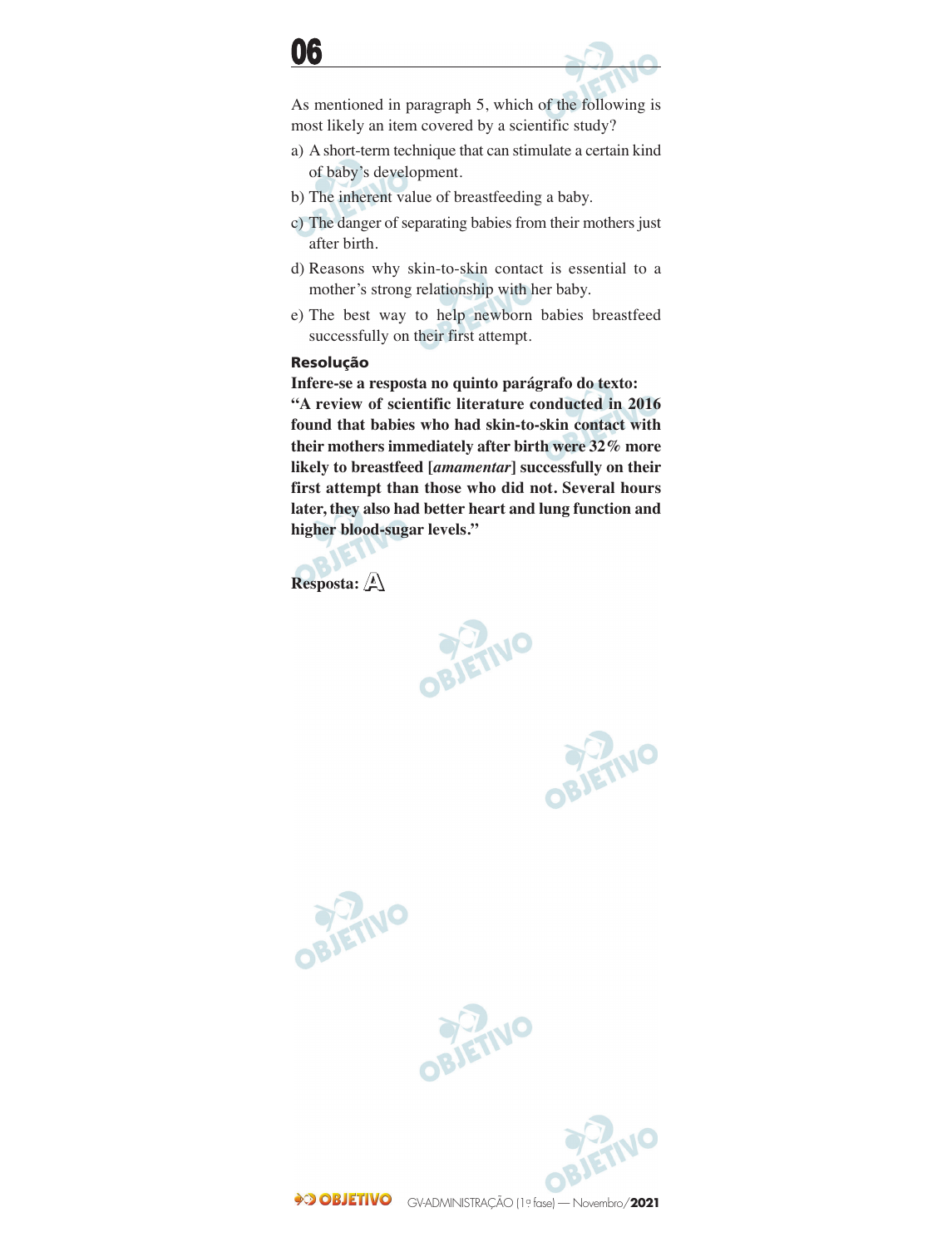

Which of the following is most likely **not** supported by the information in the article?

- a) A healthy supply of affectionate touch may alter our natural reaction to dangerous situations.
- b) A constant supply of affectionate touch has been shown to stimulate the production of certain kinds of dangerous white blood cells.
- c) A high level of cortisol in our bodies can weaken our natural defense against certain kinds of health problems.
- d) It is possible that frequent hugs may start a kind of chain reaction that promotes less sickness in a person.
- e) Although they do so in different ways, both touch and the production of cortisol can help us to survive.

### **Resolução**

**A alternativa que não é apoiada pelo texto é que um toque afetuoso foi mostrado para estimular a produção de certos tipos de glóbulos brancos perigosos.**

**Resposta: B**

BIETINO

OBJETNO







GV-ADMINISTRAÇÃO (1º fase) — Novembro/**2021**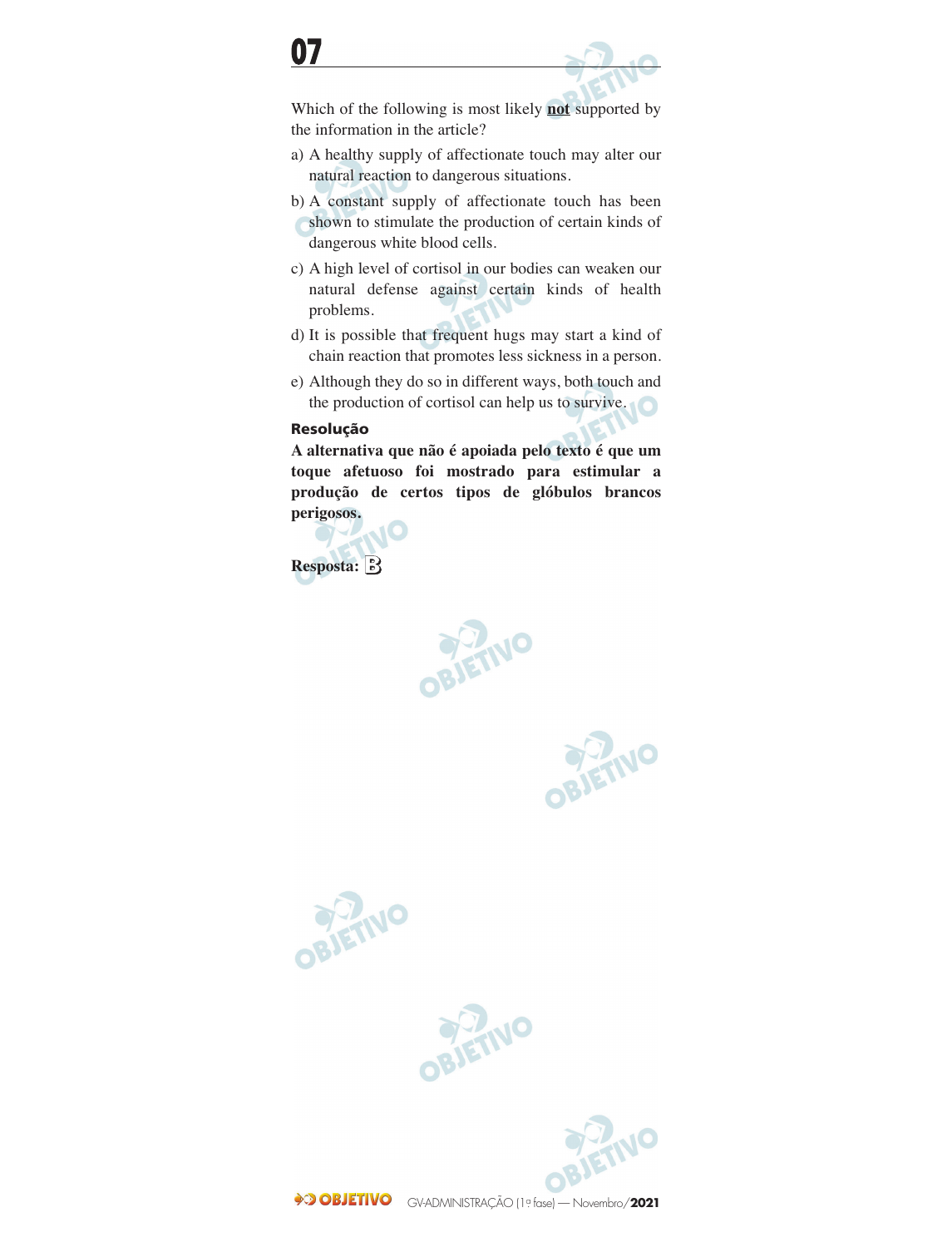



The main purpose of the last paragraph is most likely to

- a) warn about a common but often-ignored health problem.
- b) highlight an important argument against social distancing.
- c) point out the main reason for so much of the widespread suffering that has occurred during the covid-19 pandemic.
- d) regarding the pandemic, identify a possible consequence and its possible side effects.
- e) discuss a little-known emotional disorder "skin hunger" – that will be an integral part of post-pandemic world society.

#### **Resolução**



**O principal propósito do último parágrafo em relação à pandemia, é identificar uma consequência possível e seus possíveis efeitos colaterais.**

**PIETNO** 

**Resposta: D**

OBJETIVO







GV-ADMINISTRAÇÃO (1º fase) — Novembro/**2021**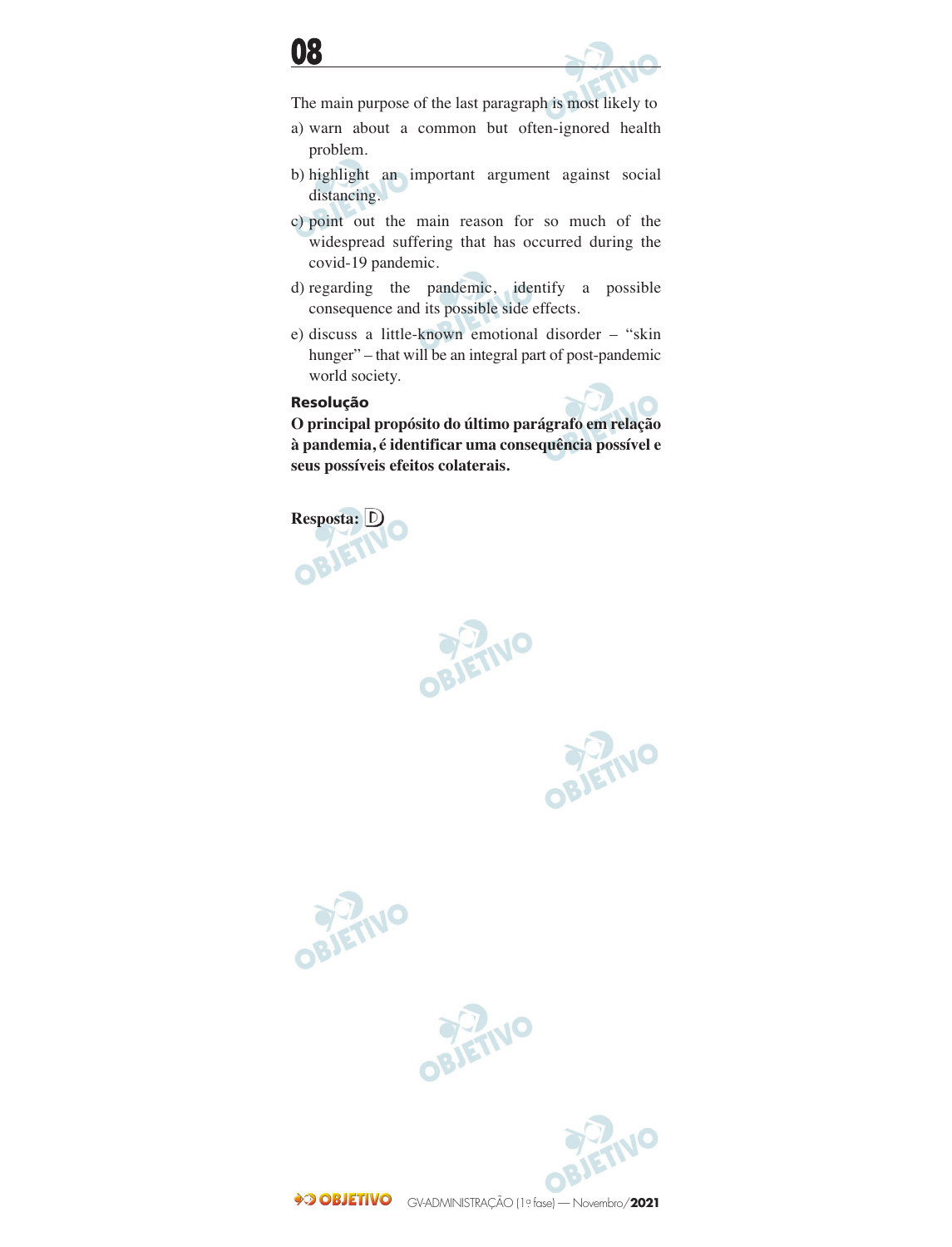#### **Texto para as perguntas de 9 a 15**

#### **THE PERCEPTION OF TIME**

**1** A number of competing ideas explain why, as we age, our perception of time accelerates. One theory notes that our metabolism slows as we get older, matching the slowing of our heartbeats and our breathing. Just as with a stopwatch [*cronômetro*] that is set to run fast, children's versions of these "biological clocks" tick more quickly. In a fixed period of time children experience more beats of these biological pacemakers [*marca-passos*] (breaths or heartbeats, for example), making them feel as if a longer time has elapsed.

**2** A competing theory suggests that our perception of time's passage depends on the amount of new perceptual information we are subjected to from our environment. The more novel stimuli, the longer our brains take to process the information. The corresponding period of time seems, at least in retrospect, to last longer. This argument can explain the movie-like perception of events playing out in slow motion in the moments immediately preceding an accident. It might be that rather than time actually slowing during the event, our recollection of the event is decelerated in hindsight [*compreensão tardia*], as our brain records more detailed memories based on the flood of data it receives. Experiments on subjects experiencing the unfamiliar sensation of free fall [*queda livre*] have demonstrated this.

**3** This theory ties in nicely with the acceleration of perceived time. As we age, we tend to become more familiar with our environments and with life experiences. Our daily commutes [*deslocamentos de ida e volta entre a casa e o lugar de trabalho*], which might initially have appeared long and challenging, full of new sights and opportunities for wrong turns, now flash by as we navigate familiar routes on autopilot.

**4** It is different for children. Their worlds are often surprising places filled with unfamiliar experiences. Youngsters are constantly reconfiguring their models of the world around them, which takes mental effort and seems to make the sand run more slowly through their hourglasses [*ampulhetas*] than for routine-bound [*amarrados à rotina*] adults. The greater our acquaintance with the routines of everyday life, the quicker we perceive time to pass, and generally, as we age, this familiarity increases. This theory suggests that, to make our time last longer, we should fill our lives with new and varied experiences, eschewing [*evitando*] the time-sapping [*consumidora de tempo*] routine of the mundane.

**5** Neither idea explains the almost perfectly regular rate at which our perception of time seems to accelerate. The fact that the length of a fixed period of time appears to reduce continually as we age suggests an "exponential scale" to time. We employ exponential scales instead of traditional linear scales when measuring quantities that vary over a huge range of different values.

Adapted from *Natural History*, February 2020. **OBJETIVO** GV-ADMINISTRAÇÃO (1º fase) — Novembro/**2021**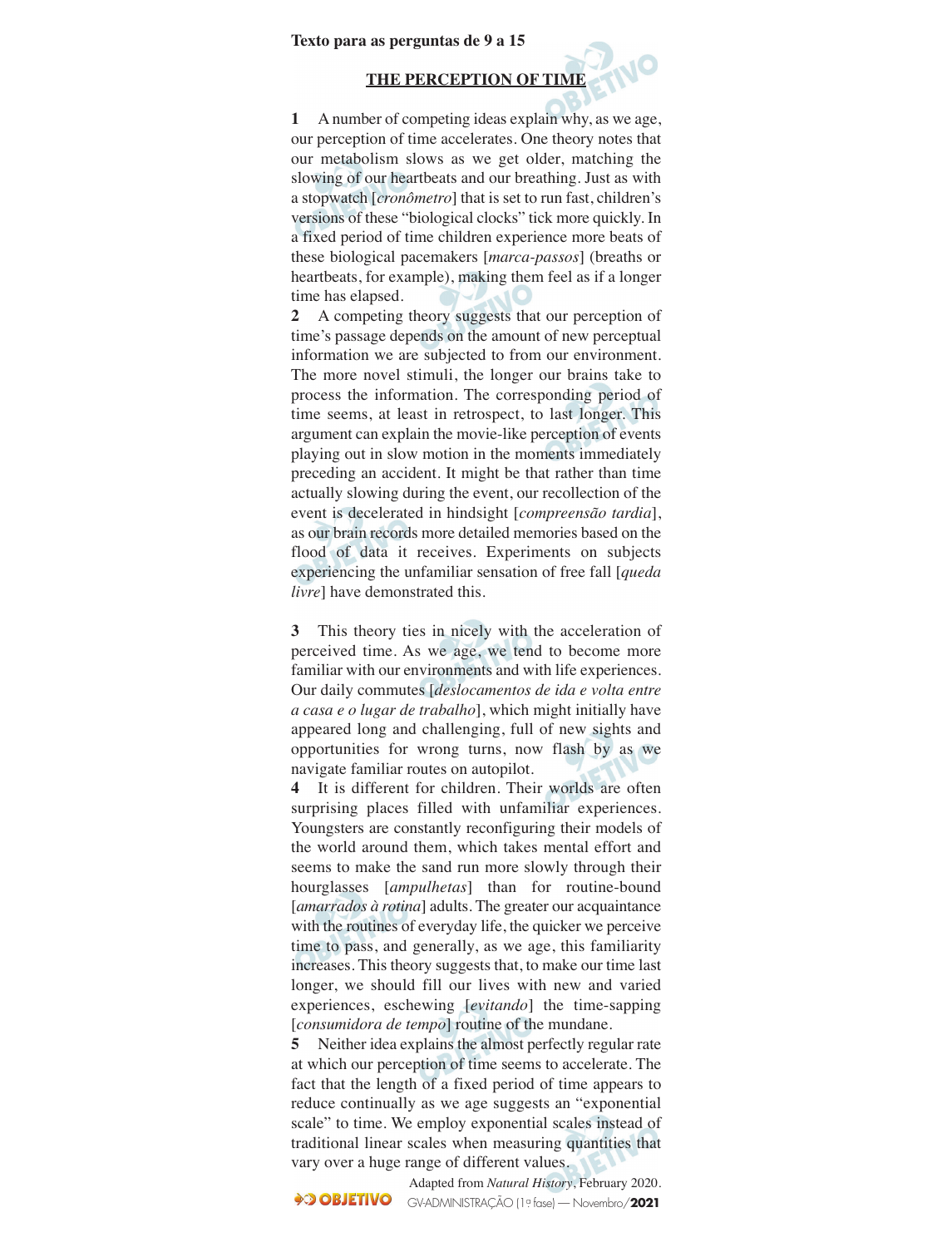



Which of the following is most supported by the information in the article?

- a) Time itself does not move at a fixed pace, but rather speeds up or slows down depending on the circumstances.
- b) Our perception of time may be linked to the functioning of our heart and lungs.
- c) Since older people have comparatively less time to live, they tend to spend it more wisely than children do.
- d) The faster a heart beats, the shorter a period of time will seem.
- e) For children, their faster metabolism counterbalances<br>the slower passage of time.<br>Resolução the slower passage of time.

### **Resolução**

**Lê-se no primeiro parágrafo do texto:**

**"A number of competing ideas explain why, as we age, our perception of time accelerates. One theory notes that our metabolism slows as we get older, matching the slowing of our heartbeats and our breathing".**





OBJETIVO







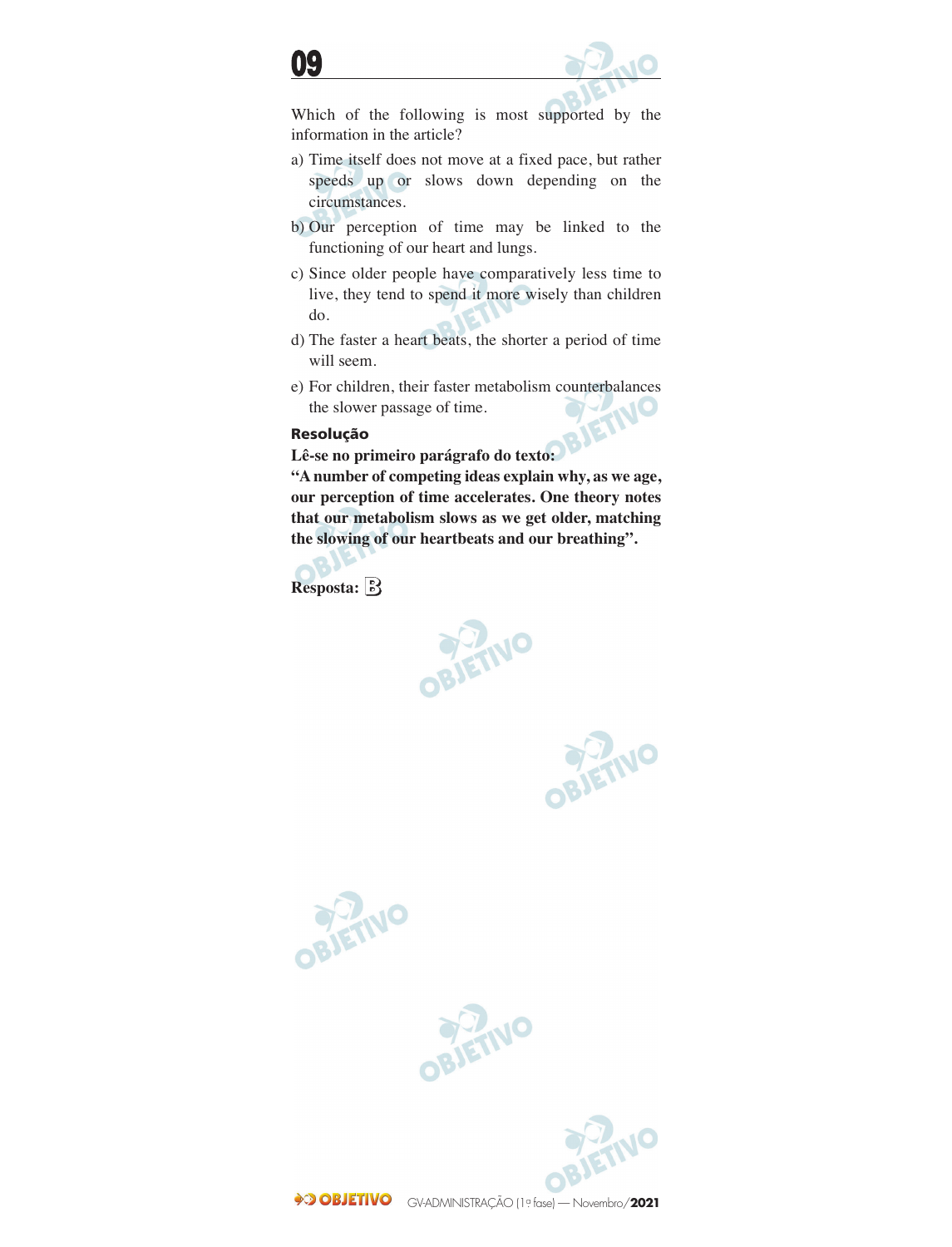

With respect to the information in the article, in which of the following situations would time, in general, most likely pass quicker than usual for a child?

- a) Far from danger, the child is quarantined in a happy, familiar environment.
- b) The child faces an unexpected life-and-death situation in which he needs to act quickly.
- c) The child is falling asleep when he is startled by a loud noise.
- d) A sudden accident has trapped a hungry child in a dark tunnel, and he must find a way out.
- e) For the first time in his life, the child has just run 50 meters as fast as possible.

#### **Resolução**

**Infere-se a resposta também no primeiro parágrafo do texto:**

**"Just as with a stopwatch [***cronômetro***] that is set to run fast, children's versions of these "biological clocks" tick more quickly. In a fixed period of time children experience more beats of these biological pacemakers [***marca-passos***] (breaths or heartbeats, for example), making them feel as if a longer time has elapsed".**

**Resposta: A**



**OBJETIVO** 



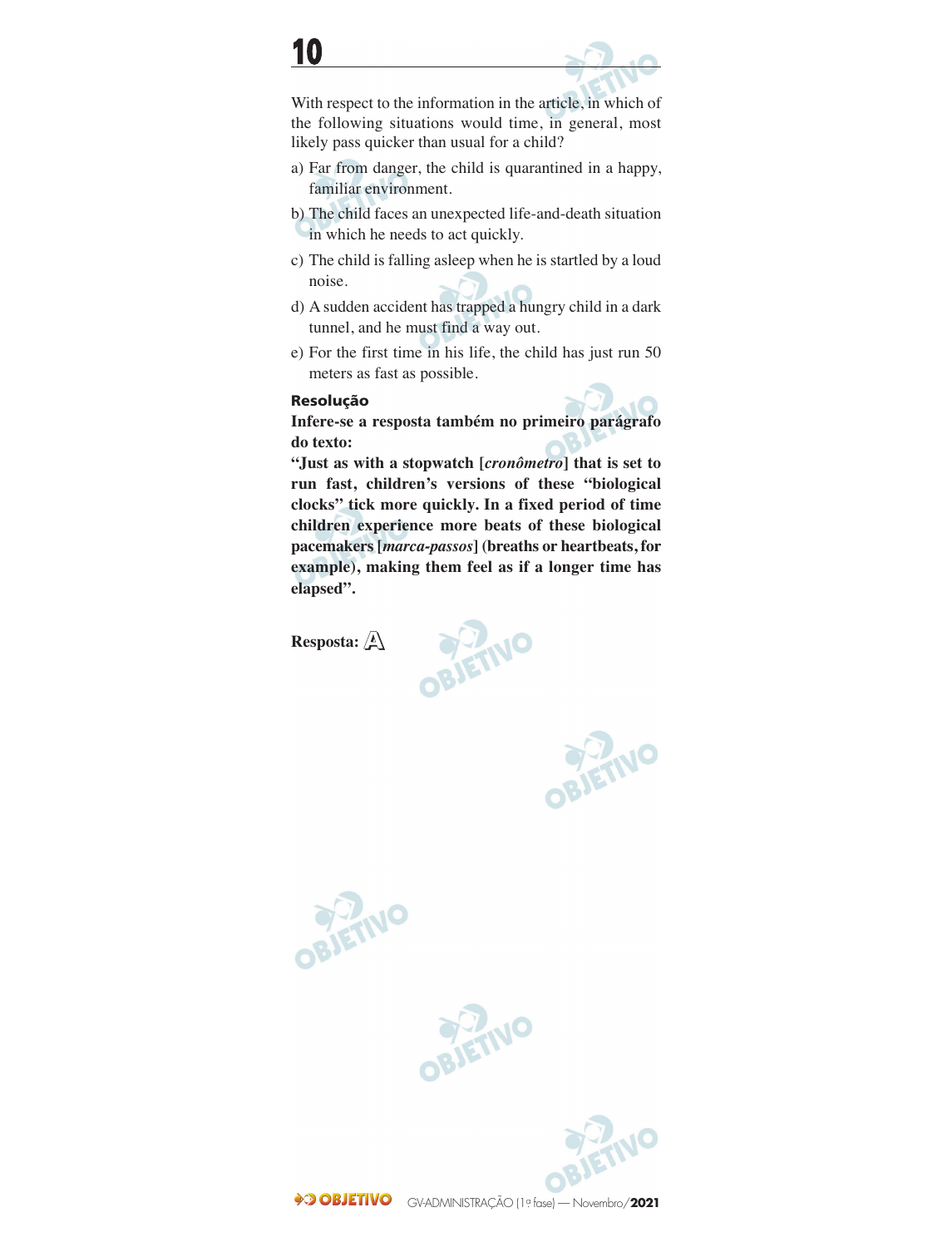



At the end of paragraph 2, "this" in the sentence "Experiments on subjects experiencing the unfamiliar sensation of free fall have demonstrated this" most likely refers to a

- a) biological limit that impedes our brain's ability to process novel stimuli.
- b) speedy flood of new, unrecognizable data.
- c) distorted view of the relative values of time and space.
- d) terrified reaction to an unexpected and dangerous event.
- e) phenomenon that may cause time to seem slower.

#### **Resolução**

**Encontra-se a resposta no segundo parágrafo do texto:**

**"The corresponding period of time seems, at least in retrospect, to last longer. This argument can explain the movie-like perception of events playing out in slow motion in the moments immediately preceding an accident. It might be that rather than time actually slowing during the event, our recollection of the event is decelerated in hindsight [***compreensão tardia***], as our brain records more detailed memories based on the flood of data it receives. Experiments on subjects experiencing the unfamiliar sensation of free fall [***queda livre***] have demonstrated this".**

**Resposta: E**

**PRIETING** 





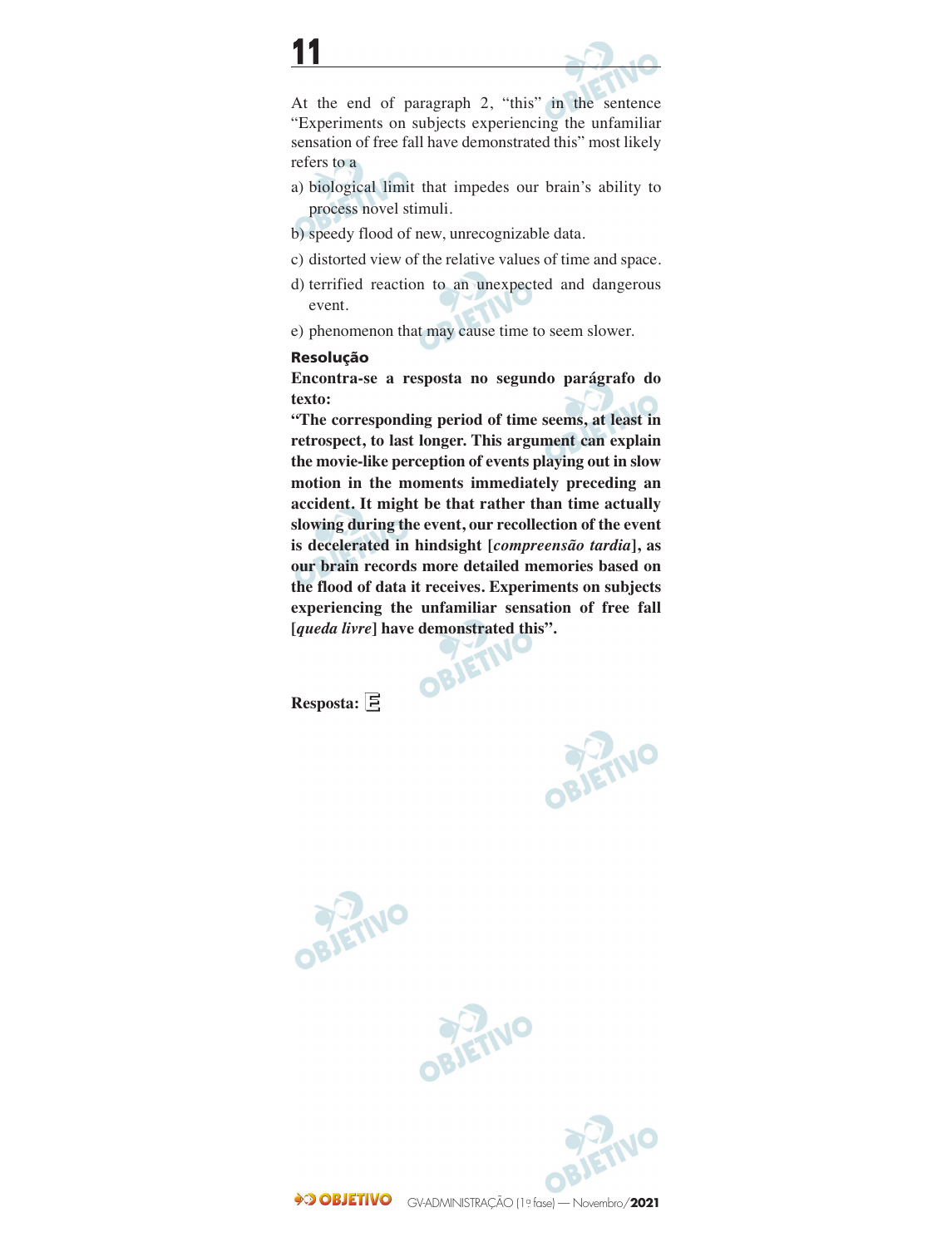In paragraph 3, the author of the article most likely mentions "Our daily commutes" in order to

- a) help illustrate one common occurrence related to getting older.
- b) show that it is not only in dangerous or extreme events that time seems to pass more quickly.
- c) point out that even simple everyday activities can make time go either faster or slower.
- d) emphasize some key differences between real time and perceived time.
- e) propose a counter-argument to the standard interpretation of a simple, repetitive activity.

### **Resolução**

**Lê-se a resposta no terceiro parágrafo do texto: "As we age, we tend to become more familiar with our environments and with life experiences. Our daily commutes [***deslocamentos de ida e volta entre a casa e o lugar de trabalho***], which might initially have appeared long and challenging, full of new sights and opportunities for wrong turns, now flash by as we navigate familiar routes on autopilot".**

**PIETINO** 

**Resposta: A**

OBJETNO





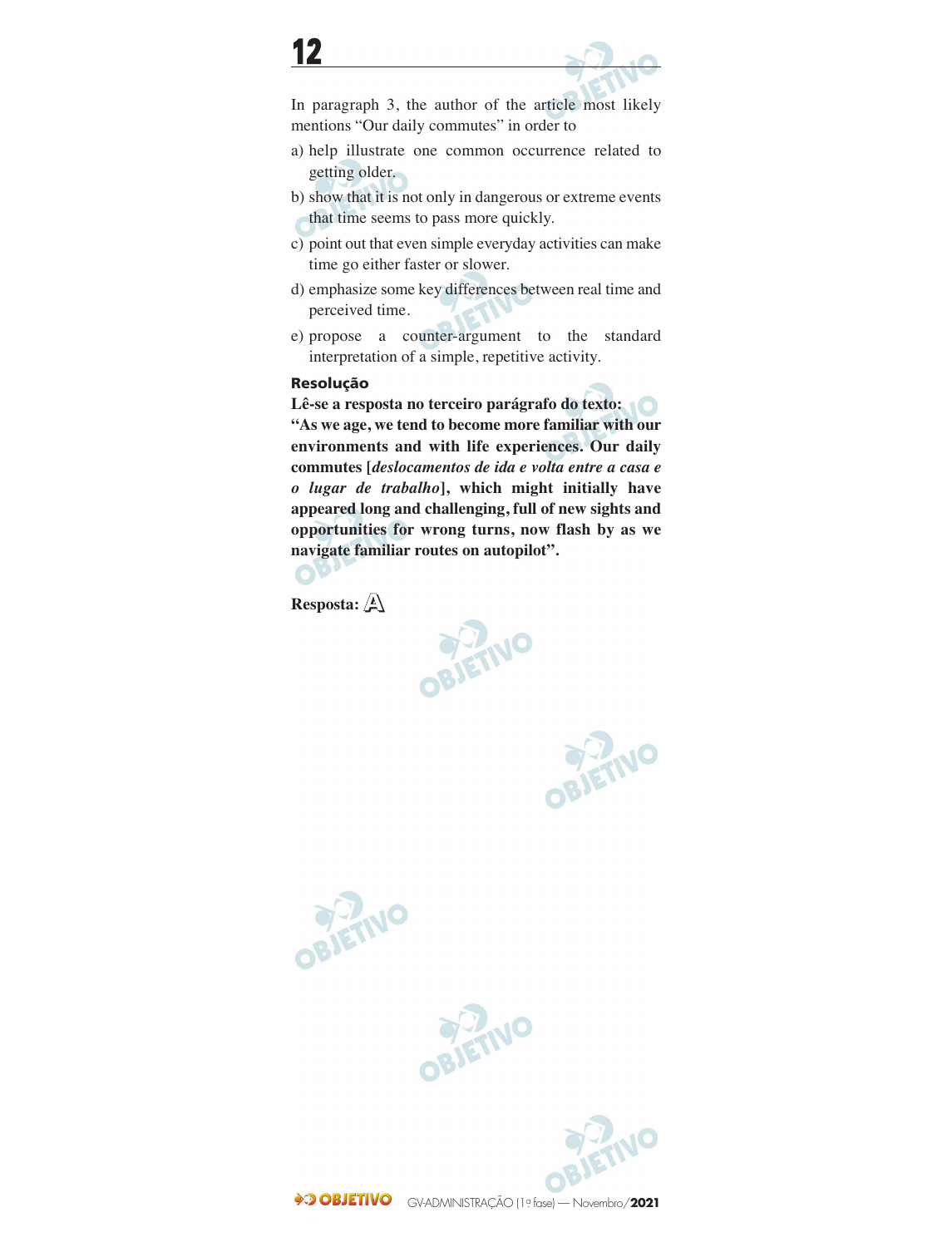



The first sentence in paragraph 4 – "It is different for children" – most likely refers to the idea that

- a) children are rarely able to accurately express their sensations regarding the passage of time.
- b) little children should be careful in approaching new and unfamiliar experiences.
- c) greater experience enables adults to comprehend their environment more easily than children do.
- d) a child's hourglass and an adult's hourglass cannot measure the same hour.
- e) ideally, the goal of any child's education should be to make time pass more quickly.

#### **Resolução**

**No 4.º parágrafo " it is different for children", é mais provável uma experiência maior capacitando adultos a compreender seu meio ambiente mais facilmente do que as crianças.**



Which of the following is most supported by a theory mentioned in the article?

- a) A person's true understanding of the value of time can only come with age.
- b) Time is unchangeable, but we are not.
- c) If you love life then do not waste time, for that is the stuff of which life is made.
- d) For anyone who loves life, constant novelty can be gratifying.
- e) While childhood can be pleasurable, to truly enjoy life one needs to be an adult.

### **Resolução**

**Lê-se ainda no quarto parágrafo do texto:**

**"This theory suggests that, to make our time last longer, we should fill our lives with new and varied experiences, eschewing [***evitando***] the time-sapping [***consumidora de tempo***] routine of the mundane".**

**Resposta: D**



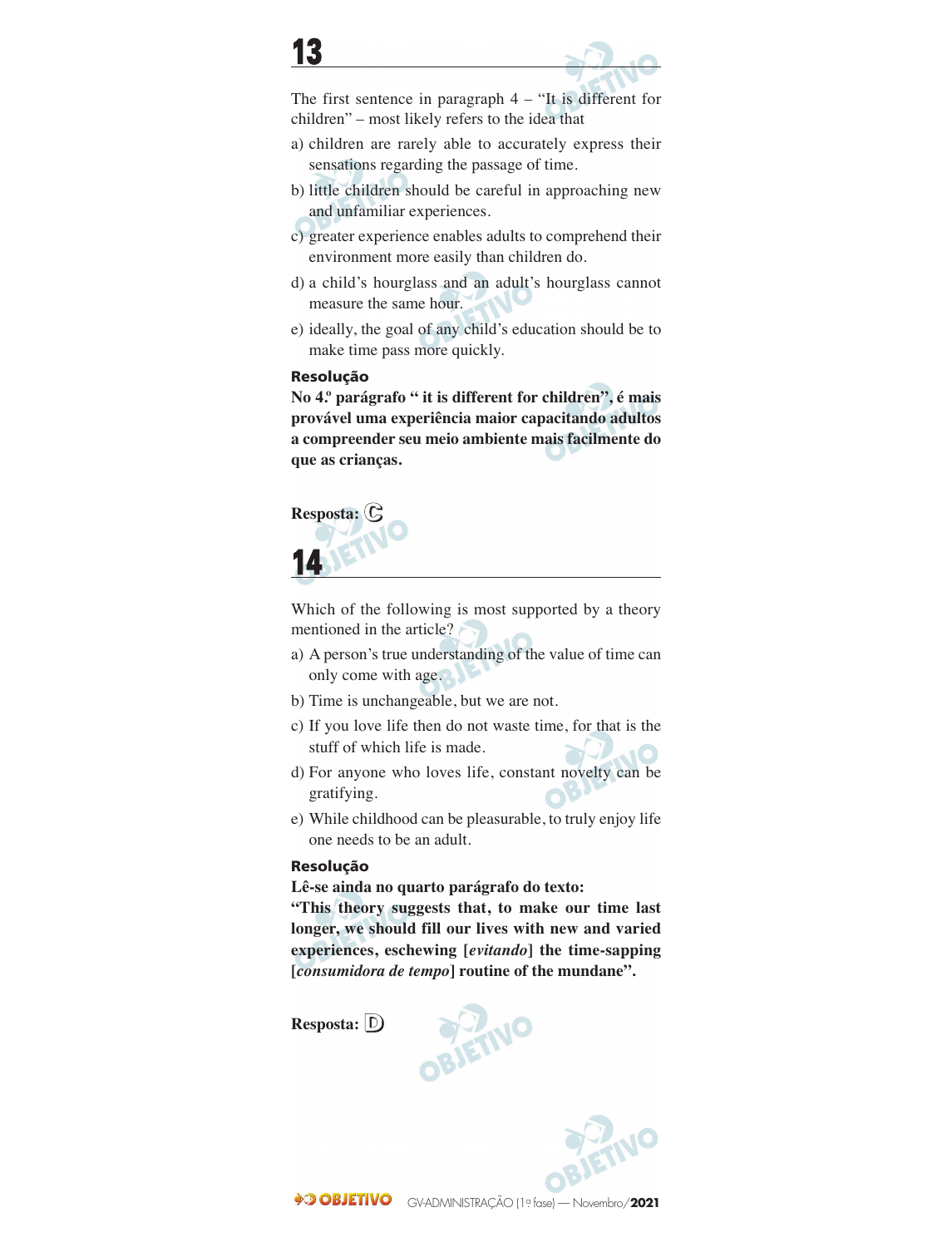

As explained in the last paragraph, an exponential scale would most likely be applied to help us understand all of the following phenomena **except**

a) a 10-year period in a person's life that seems to pass as quickly as an earlier 5-year period.

b) a local outbreak of an infectious disease that quickly spreads and turns into a serious epidemic.

- c) the energy released by a major earthquake.
- d) the nature of the sound waves produced by a huge explosion.
- e) the action of one domino knocking over another domino until all the dominos in a long line are down.

### **Resolução**

**De acordo com as alternativas apresentadas, a ação de um dominó batendo em outro dominó até que todos sejam derrubados em uma fila longa,**

**Seria explicada por uma escala linear tradicional e não por meio de uma escala exponencial, como afirmada no último parágrafo do texto.**

**Resposta: E**

BIETIVO

OBJETNO







GV-ADMINISTRAÇÃO (1º fase) — Novembro/**2021**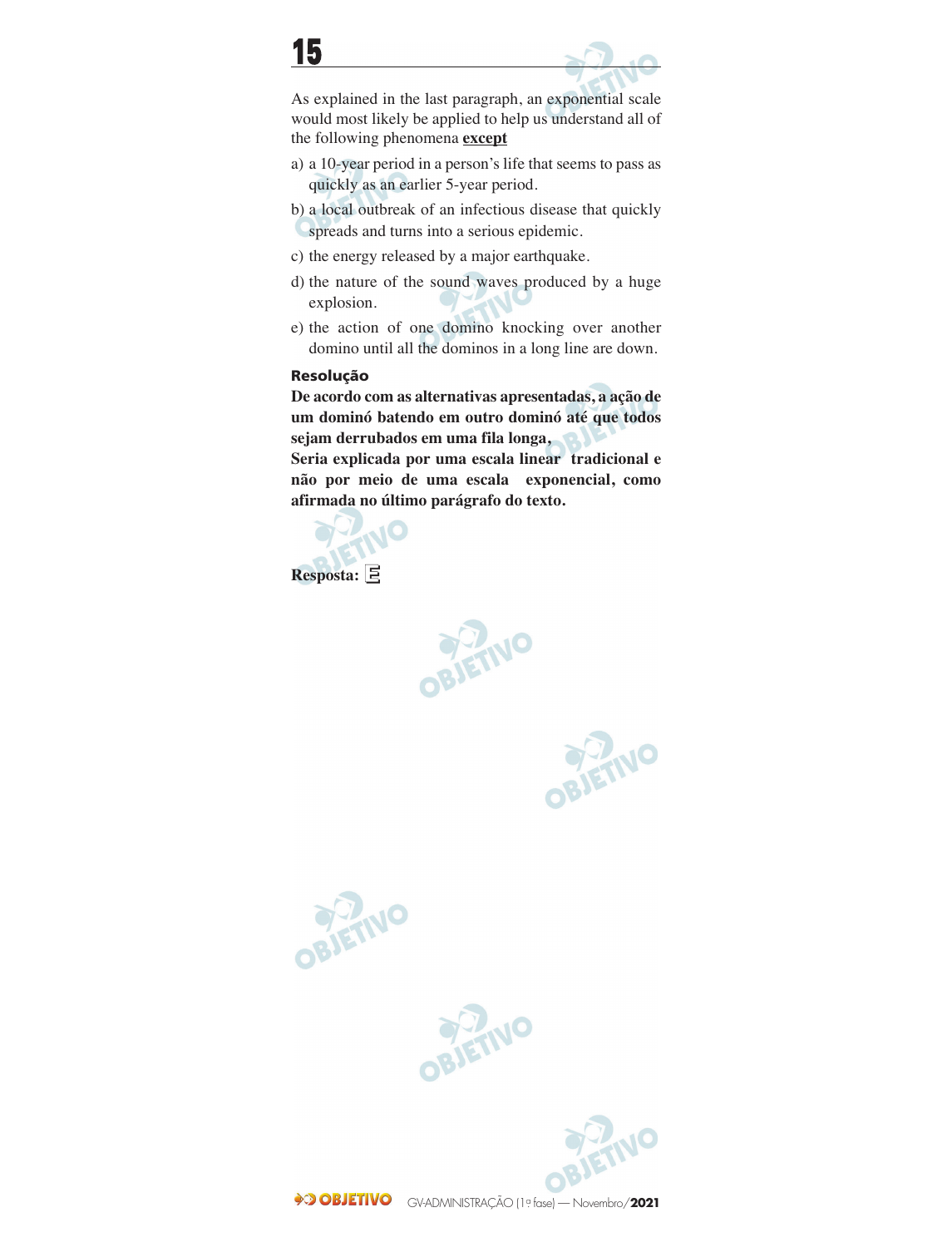

Examine a frase abaixo, referente a uma receita culinária.



Além do erro de concordância, contribui para a ambi guidade presente na frase o seguinte fato linguístico:

- a) hiperonímia (diz-se de um vocábulo de sentido mais geral em relação a outro de sentido específico).
- b) hipônimo (diz-se de um vocábulo de sentido específico em relação a outro de sentido mais geral).
- c) homonímia (propriedade que duas palavras de sentidos e origens diferentes têm de apresentar uma mesma forma).
- d) antonímia (propriedade de duas formas linguísticas estabelecerem relação de oposição de sentido).
- e) paronímia (semelhança na pronúncia ou na escrita entre palavras com significados diferentes).

#### **Resolução**

**O termo "barata" pode ter dois significados por conta do erro de concordância na frase: um adjetivo que qualifica o termo "panqueca", ou um substantivo, indicando um inseto, que poderia ser entendido como um dos ingredientes do prato.**





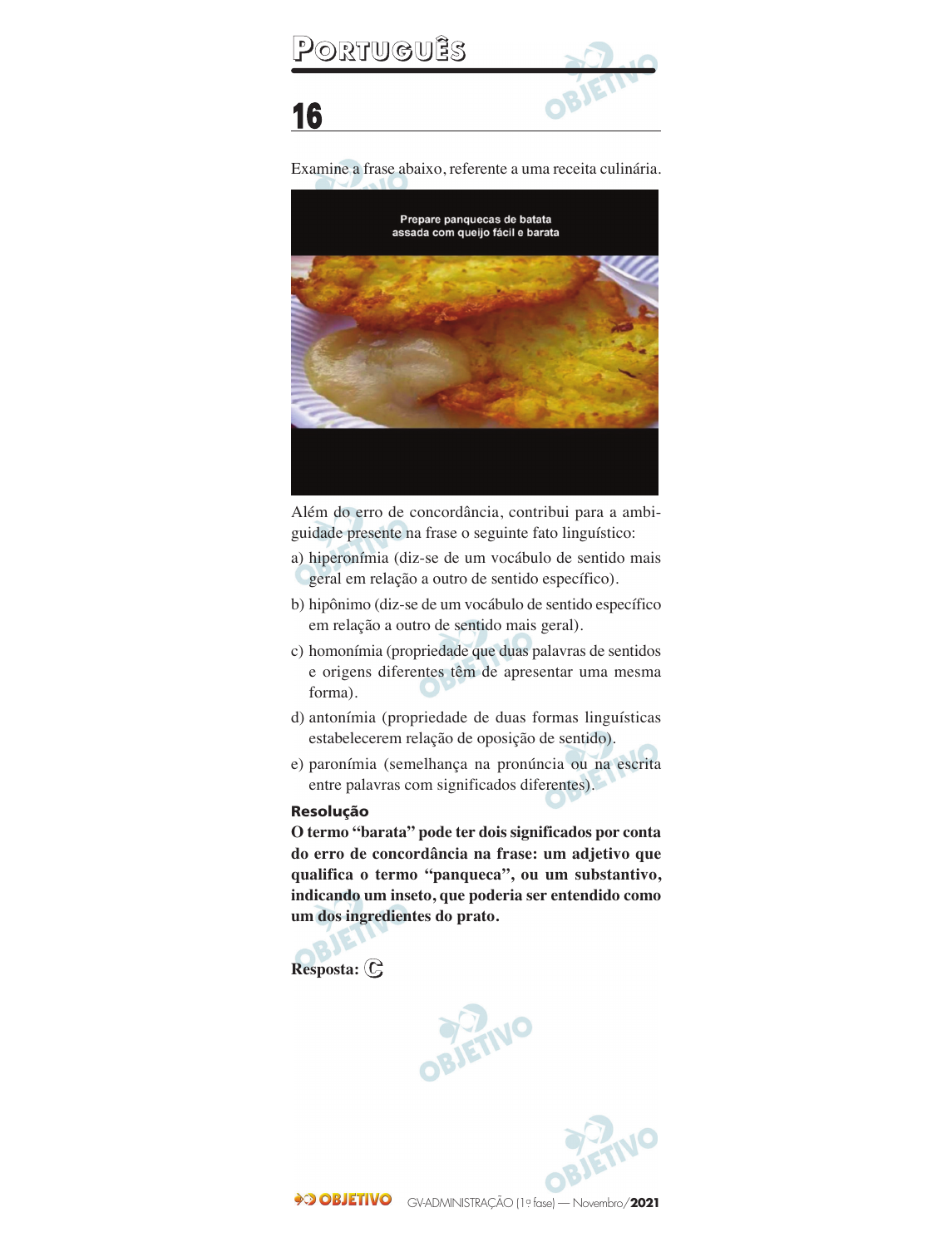#### **Texto para as perguntas de 17 a 20**

#### *A preocupante queda da inteligência média mundial*

*Até o final dos anos 90 a inteligência média mundial, medida pelo método Flynn, vinha crescendo a uma média de três pontos por década. Este crescimento estava associado à melhoria das condições de nutrição, saúde e educação. Mas nas últimas duas décadas ela vem caindo, especialmente nos países mais desenvolvidos, no que se chamou de "efeito Flynn reverso".*

*Este efeito coincide com o avanço da tecnologia digital e o uso cada vez menor da escrita.*

*O primeiro passo para isto foi a introdução de ícones e comandos* voices *nos sistemas operacionais dos computadores. Muitos aplicativos têm limitações de escrita. O Tweeter só aceita 280 toques e não permite o desenvolvimento de um raciocínio completo. O Instagram transmite imagens com brevíssimas legendas e no WhatsApp se criou o "digitês" com abreviaturas idiotas. Nele, é cada vez mais frequente a substituição da escrita por voz. Na maioria dos* e-mails *já vem a resposta: "obrigado", "confirmado", "não concordo" e basta clicar num quadradinho. Em outras palavras, estamos criando uma comunicação ágrafa, sem ou com escrita restrita.*

*A escrita, surgida em 3.500 a.C., permitiu registrar materialmente a memória e criar uma linha do tempo, a História. Conservam-se tabuletas cerâmicas com escrita cuneiforme da Mesopotâmia de 3.200 a.C. e rolos de pergaminho dos Essênios do século II a.C., em Israel. A memória digital é volátil, os suportes, os drives e os aplicativos se deterioram ou mudam e as nuvens, se não são pagas, desabam. A correspondência social acabou e só fica a História Oficial dos documentos publicados.*

*A linguagem simplificada da internet está eliminando as flexões verbais do passado e do futuro e achatando tudo no presente. Sutilezas expressas pelo futuro do pretérito, pelo imperfeito e pelo subjuntivo estão desaparecendo e toda subjetividade morrendo. Para Lacan o inconsciente tem a estrutura de um idioma. Para ele, a criança só se torna um sujeito quando aprende uma língua. Sem a língua, não existe o inconsciente.*

*O Prof. Mark Bauerlein publicou em 2009 o livro "A geração burríssima: como a era digital torna os jovens americanos mais estúpidos e ameaça nosso futuro", não lançado no Brasil. Diz ele: há indícios de que o uso de smartphones e tablets na infância já esteja causando efeitos negativos. Na Inglaterra, 28% das crianças da pré-escola (4 e 5 anos) não sabem se comunicar utili zando frases completas, como seria normal nessa idade.*

*No filme Yesterday quando um rapaz acorda de um longo coma e toca as músicas dos Beatles ninguém reconhece, porque houve um apagão da memória de* GV-ADMINISTRAÇÃO (1º fase) — Novembro/**2021**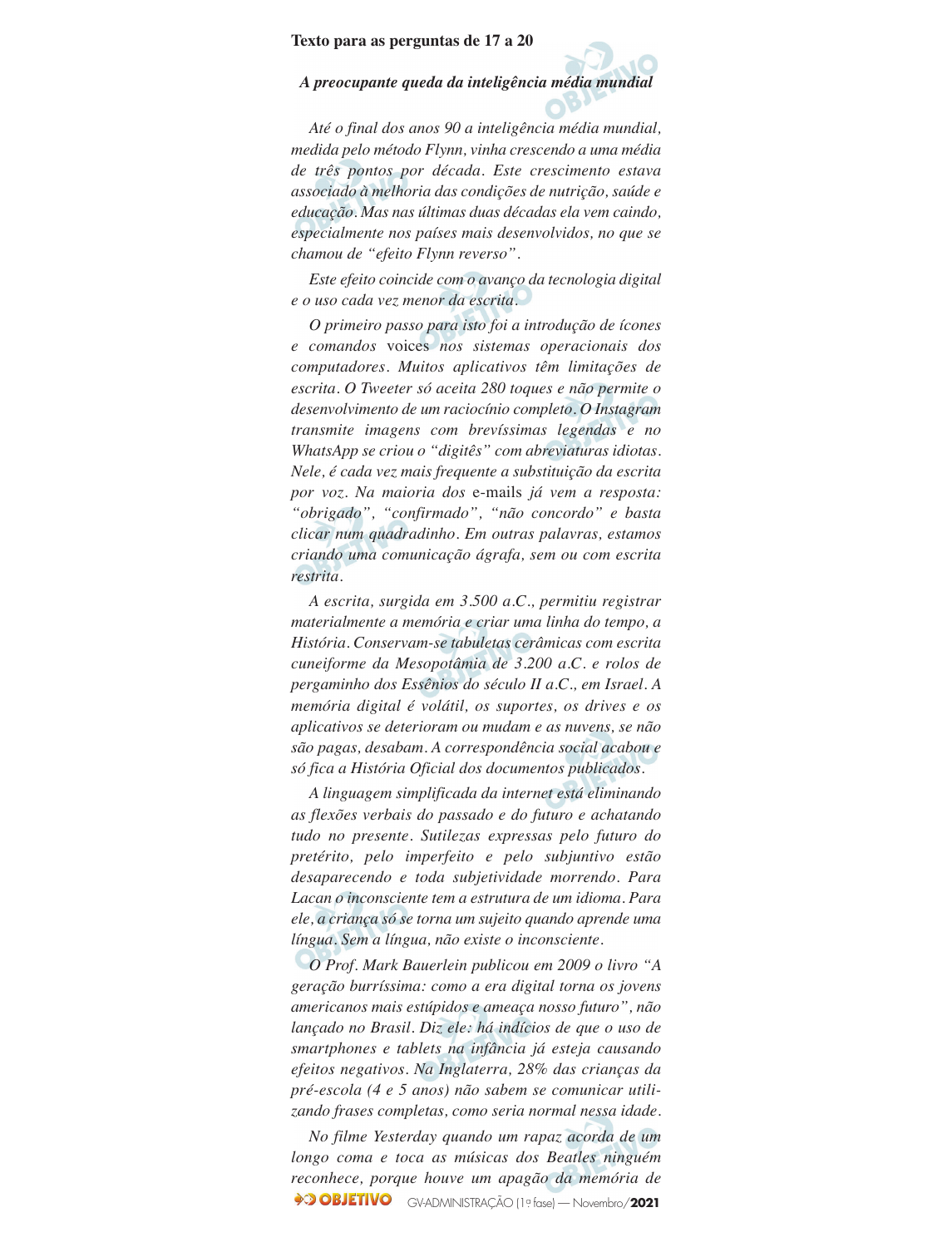*todos os computadores. A terceirização da memória e o empobrecimento da língua significam incapacidade de expressar emoções e de formular um pensamento complexo. E isso explica a redução da inteligência da população mais rica do planeta.*

*"Contrariamente à ficção literária, a ficção popular tende a retratar o mundo e as personagens como interiormente coerentes e previsíveis. Ela pode confirmar as expectativas do leitor em vez de promover o trabalho de sua teoria da mente."*

Paulo O. de Azevedo, http://www.pauloormindo.com.br/artigos, 16/05/2021. Adaptado.



Segundo o autor,

**17**

- a) os países mais pobres são menos prejudicados pelo avanço da tecnologia e pelo uso cada vez menor da escrita.
- b) o empobrecimento da língua, embora não interfira na expressão de emoções, prejudica a formulação do pensamento.
- c) o "efeito Flynn reverso" foi um dos responsáveis pelo crescimento da inteligência mundial ocorrido no final do século passado.
- d) a escrita permitiu documentar a memória das ações humanas, o que assegurou a preservação da História Oficial.
- e) o "internetês" privilegia o uso do verbo no presente, resultando em prejuízo para a expressão da subjeti vidade.

#### **Resolução**

**Podemos confirmar que a alternativa correta é a** *e* **pelo trecho que destaca justamente como o uso predo minante dos verbos no presente, na internet, atrapalha as sutilezas e subjetividades da linguagem: "A lingua gem simplificada da internet está eliminando as fle xões verbais do passado e do futuro e achatando tudo no presente. Sutilezas expressas pelo futuro do pre térito, pelo imperfeito e pelo subjuntivo estão desapare cendo e toda subjetividade morrendo".**

**Resposta: E**



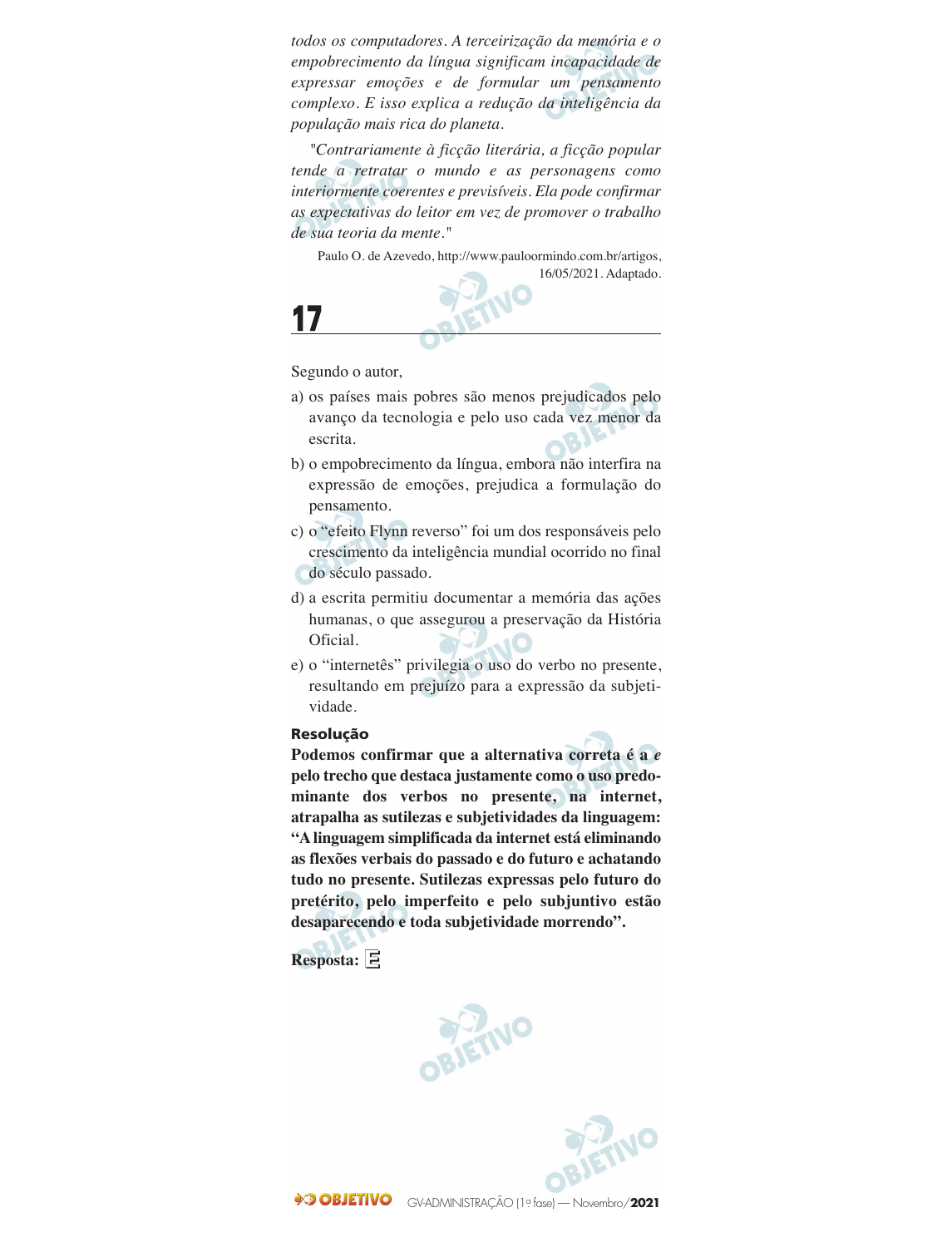Apesar de a linguagem do texto ser predominantemente denotativa, pode-se apontar o uso de palavra em sentido figurado na frase:

- a) "Até o final dos anos 90 a inteligência média mundial, medida pelo método Flynn, vinha crescendo a uma média de três pontos por década" (1º. parágrafo).
- b) "Este efeito coincide com o avanço da tecnologia digital e o uso cada vez menor da escrita" (2º parágrafo).
- c) "Na maioria dos *e-mails* já vem a reposta: "obrigado", "confirmado", "não concordo" e basta clicar num quadradinho" (3º. parágrafo).
- d) "A linguagem simplificada da internet está eliminando as flexões verbais do passado e do futuro e achatando tudo no presente" (5º parágrafo).
- e) "Na Inglaterra, 28% das crianças da pré-escola (4 e 5 anos) não sabem se comunicar utilizando frases completas, como seria normal nessa idade" (6º. pará rafo).

### **Resolução**

**Na frase, o verbo** *achatar***, que tem um sentido deno tativo de "tornar plano", "aplanar", adquire o sentido figurado de "reduzir". Assim, a linguagem simpli ficada da internet está eliminando as flexões verbais no passado e no futuro e reduzindo tudo ao presente.**

OBJET

**Resposta: D**





**OBJETIVO** 

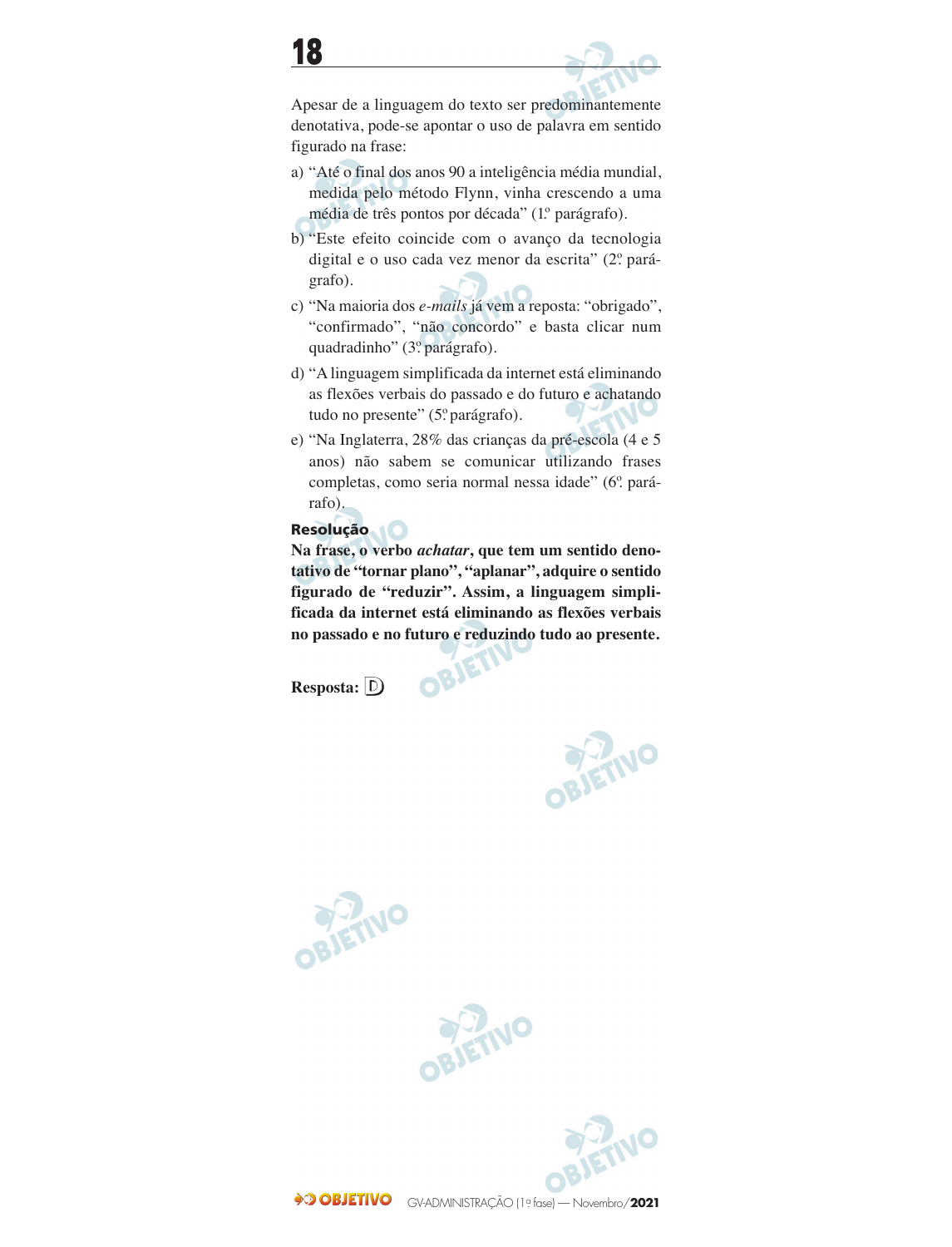



Nestas frases, foram introduzidas vírgulas (entre parên teses), que não constam do texto. A única **NÃO** recomendada pela norma-padrão ocorre em:

- a) "Até o final dos anos 90(,) a inteligência média mundial, medida pelo método Flynn, vinha crescendo a uma média de três pontos por década".
- b) "Mas(,) nas últimas duas décadas(,) ela vem caindo, especialmente nos países mais desenvolvidos".
- c) "O primeiro passo para isto(,) foi a introdução de ícones e comandos voices nos sistemas operacionais dos computadores".
- d) "Para Lacan(,) o inconsciente tem a estrutura de um idioma".
- e) "No filme Yesterday(,) quando um rapaz acorda de um longo coma e toca as músicas dos Beatles(,) ninguém reconhece". J.

### **Resolução**

**Na norma culta e padrão da Língua Portuguesa não se deve separar o sujeito ("O primeiro passo para isto") do verbo ("foi") por vírgula.** 

**Resposta: C**



OBJETNO





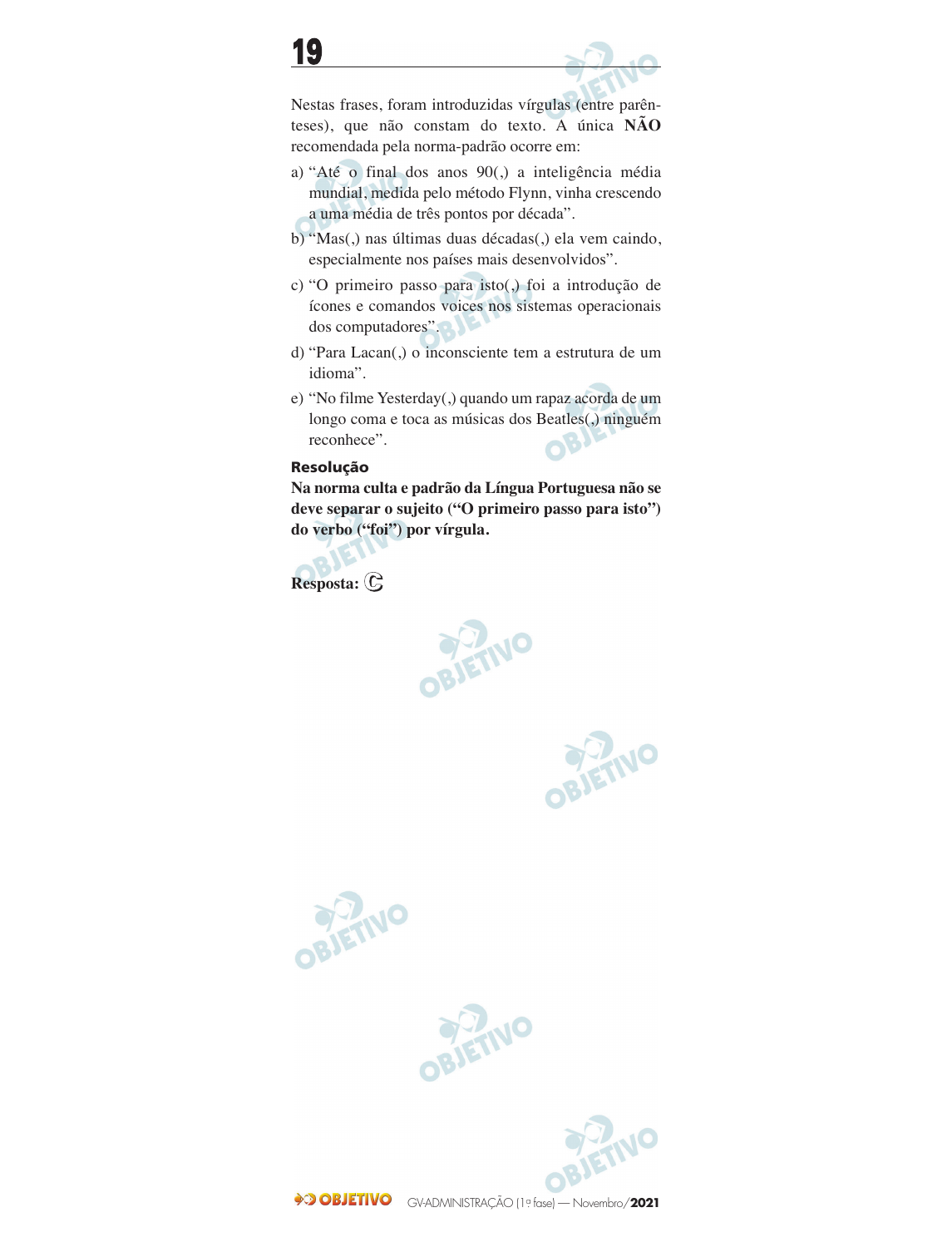

Considere as afirmações sobre as seguintes palavras do texto:

- I. O substantivo "avanço" formou-se pelo processo de derivação imprópria, que ocorre a partir da mudança da classe gramatical da palavra primitiva.
- II. As aspas foram usadas na palavra "digitês" para sinalizar que se trata de um neologismo.
- III. Os prefixos que entram na formação das palavras "ágrafa", "desaparecendo" e "incapacidade" podem ser considerados sinônimos.
- IV. O substantivo "empobrecimento" deriva do verbo "empobrecer", que constitui um exemplo de "parassíntese" (quando ocorre o acréscimo simultâneo de prefixo e sufixo a um radical).<br>correto o que se afirma em

Está correto o que se afirma em



a) II e IV, apenas.

b) II, III e IV, apenas.

c) I, II e III, apenas.

d) I e III, apenas.

e) I e IV, apenas.

**Resolução**

**A afirmação I está incorreta, pois a palavra "avanço" forma-se por derivação regressiva.** 

**Resposta: B**







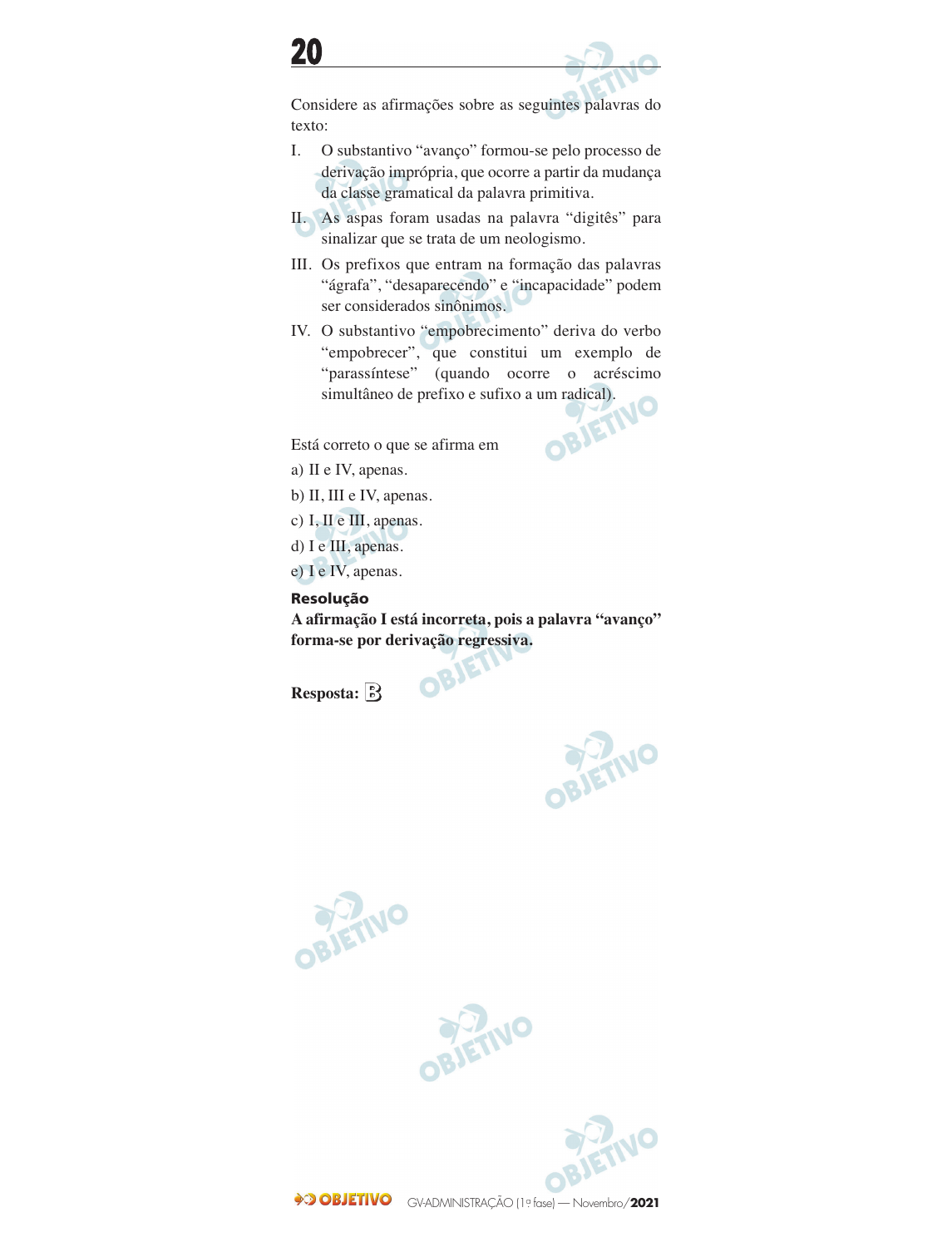#### **Texto para as perguntas de 21 a 25**

#### *Cabo Machado*



*Cabo Machado é cor de jambo. Pequenino que nem todo brasileiro que se preza. Cabo Machado é moço bem bonito. É como se a madrugada andasse na minha frente. Entreabre a boca encarnada num sorriso perpétuo Adonde alumia o Sol de oiro, dos dentes Obturados com um luxo oriental.*

*Cabo Machado marchando É muito pouco marcial. Cabo Machado é dançarino, sincopado, Marcha vem-cá-mulata. Cabo Machado traz a cabeça levantada Olhar dengoso pros lados. Segue todo rico de joias olhares quebrados Que se enrabicharam pelo posto dele E pela cor-de-jambo.*

*Cabo Machado é delicado gentil. Educação francesa mesureira Cabo Machado é doce que nem mel É polido que nem manga rosa. Cabo Machado é bem o representante de uma terra Cuja Constituição proíbe as guerras de conquista E recomenda cuidadosamente o arbitramento.*<br>Só não bulam com ele!<br>Mais amor menos se são completa de la proprieta de la proprieta de la proprieta de la proprieta de la proprie *Só não bulam com ele! Mais amor menos confiança! Cabo Machado toma um jeito de rasteira...*

*Mas traz unhas bem tratadas Mãos transparentes frias, Não rejeita o bom-tom do pó de arroz. Se vê bem que prefere o arbitramento. E tudo acaba em dança! Por isso Cabo Machado anda maxixe.*

*Cabo Machado... bandeira nacional!* Mário de Andrade, **Losango cáqui**.

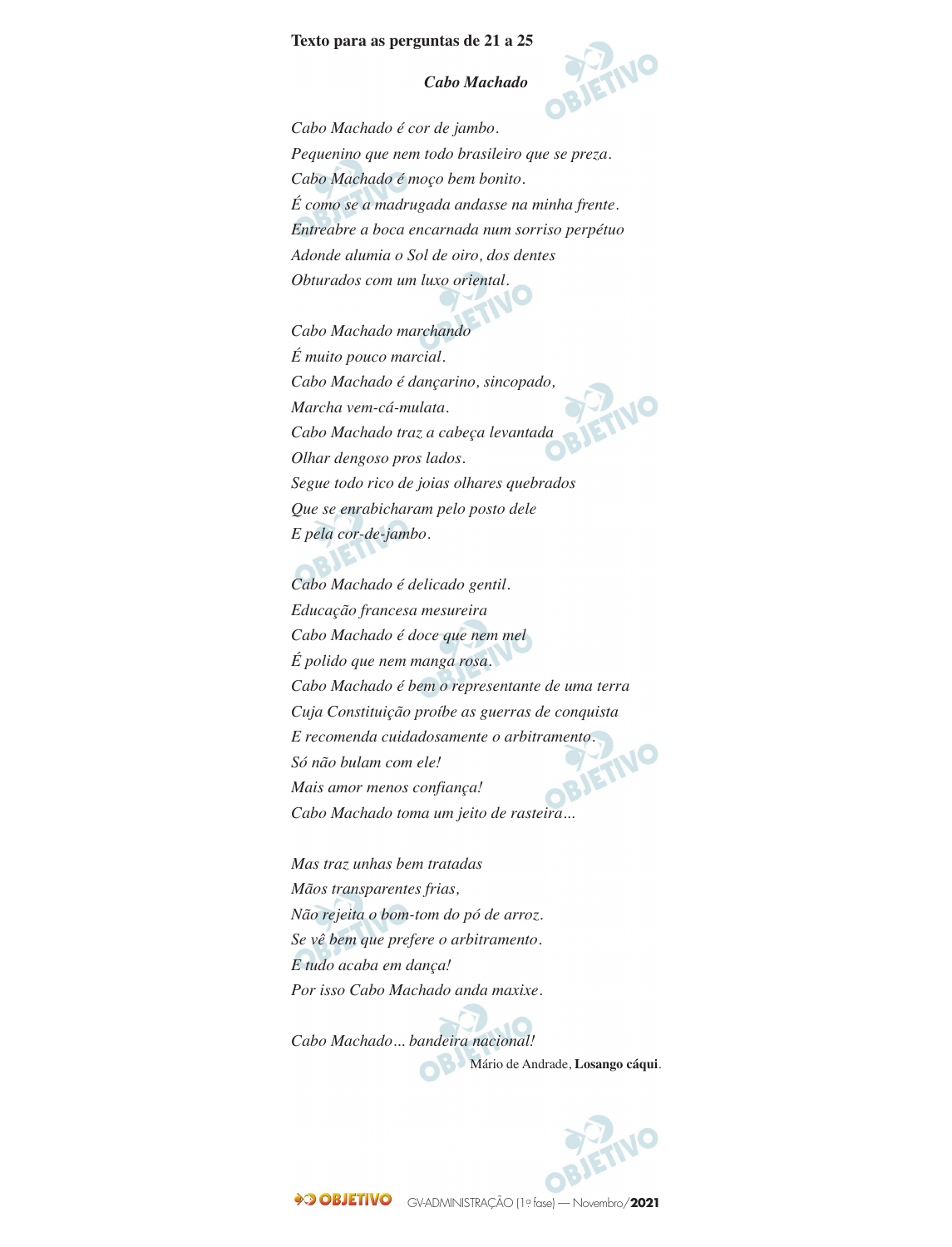Transparece, no poema, um aspecto que é bastante carac terístico tanto da primeira fase do Modernismo, tomada no seu conjunto, quanto da obra do seu autor. Trata-se da

- a) introdução do tema da luta de classes no âmbito literário.
- b) busca de soluções militares para os problemas nacionais.
- c) procura de uma identidade nacional.
- d) sátira do pacifismo entranhado na cultura brasileira.
- e) luta pela legitimação da diversidade sexual.

#### **Resolução**

**A primeira fase do Modernismo é marcada pela reflexão e busca da identidade nacional brasileira. Essa característica está bastante presente na obra de Mário de Andrade, como no poema "Cabo Machado", em que, inclusive, ao final, compara implicitamente a personagem à bandeira nacional.**



Entre as marcas temáticas, estilísticas e ideológicas do poema, a única que **NÃO** revela a aproximação do movimento modernista dos anos de 1920 com o movimento romântico (século XIX) é

- a) abertura para formas mais livres e variadas do verso e do poema.
- b) o uso da cor local e, até, do pitoresco.
- c) a tentativa de aproximar a linguagem escrita e a linguagem falada.
- d) a inclusão de temas e aspectos ligados à vida popular e cotidiana.
- e) o elogio enfático da mestiçagem racial.

### **Resolução**

**Entre as alternativas, a única que contém uma afirma ção que não mostra um destaque entre os românticos do século XIX é a alternativa** *c***. O fato de tentar aproximar a linguagem escrita da falada é uma carac terística bastante presente na primeira fase do Mo dernismo, porém não no Romantismo do século XIX.**

OBJET

**Resposta: C**

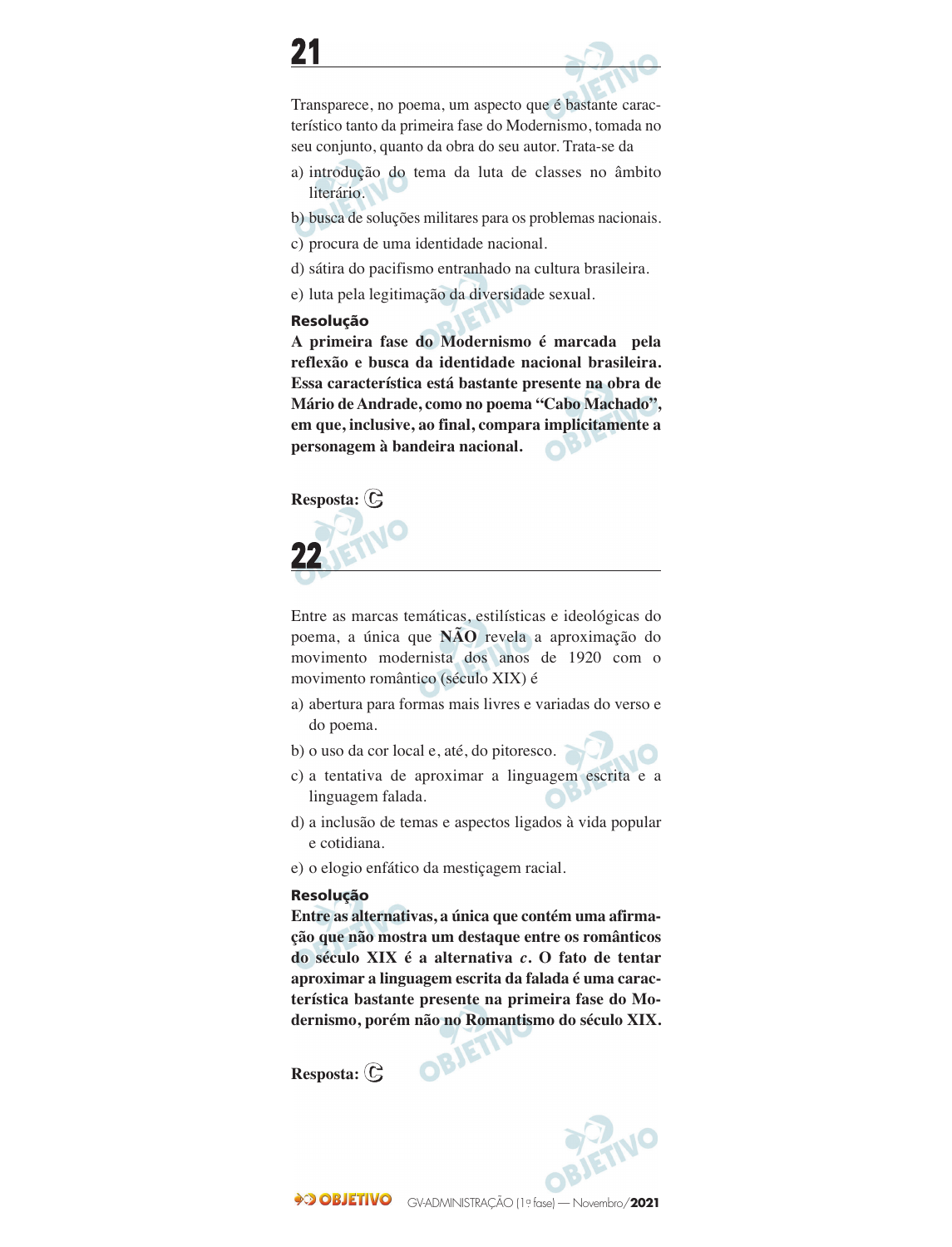

No quesito das relações entre a literatura e as demais artes, o poema só **NÃO** apresenta afinidades marcadas com

- a) as cores e formas da pintura de Tarsila do Amaral.
- b) a música de Heitor Villa-Lobos.
- c) a pintura de Di Cavalcanti.
- d) a música de Sinhô, importante compositor popular.
- e) a pintura de Benedito Calixto.

#### **Resolução**

**O pintor Benedito Calixto (1853-1927) não apresenta afinidades com o Modernismo, já que pintar paisa gens e cenas históricas eram temáticas bastante significativas na sua obra. Ele trazia exatidão nos traços dos elementos representados.**<br>Resposta:  $\boxed{5}$ **traços dos elementos representados.** 

**Resposta: E**



As simpatias, gostos e valores revelados pelo poema emanam de critérios de caráter, sobretudo,

- a) biológico.
- b) cultural.
- c) político.
- d) religioso.
- e) filosófico.

### **Resolução**

**As simpatias, gostos e valores apresentados no poema emanam um caráter cultural. A alegria ("sorriso perpétuo"), os movimentos de dança ("Cabo Machado é dançarino, sincopado"; "Cabo Machado anda maxixe"), da luta – capoeira (" toma um jeito de rasteira") são elementos que remetem à cultura brasileira.**





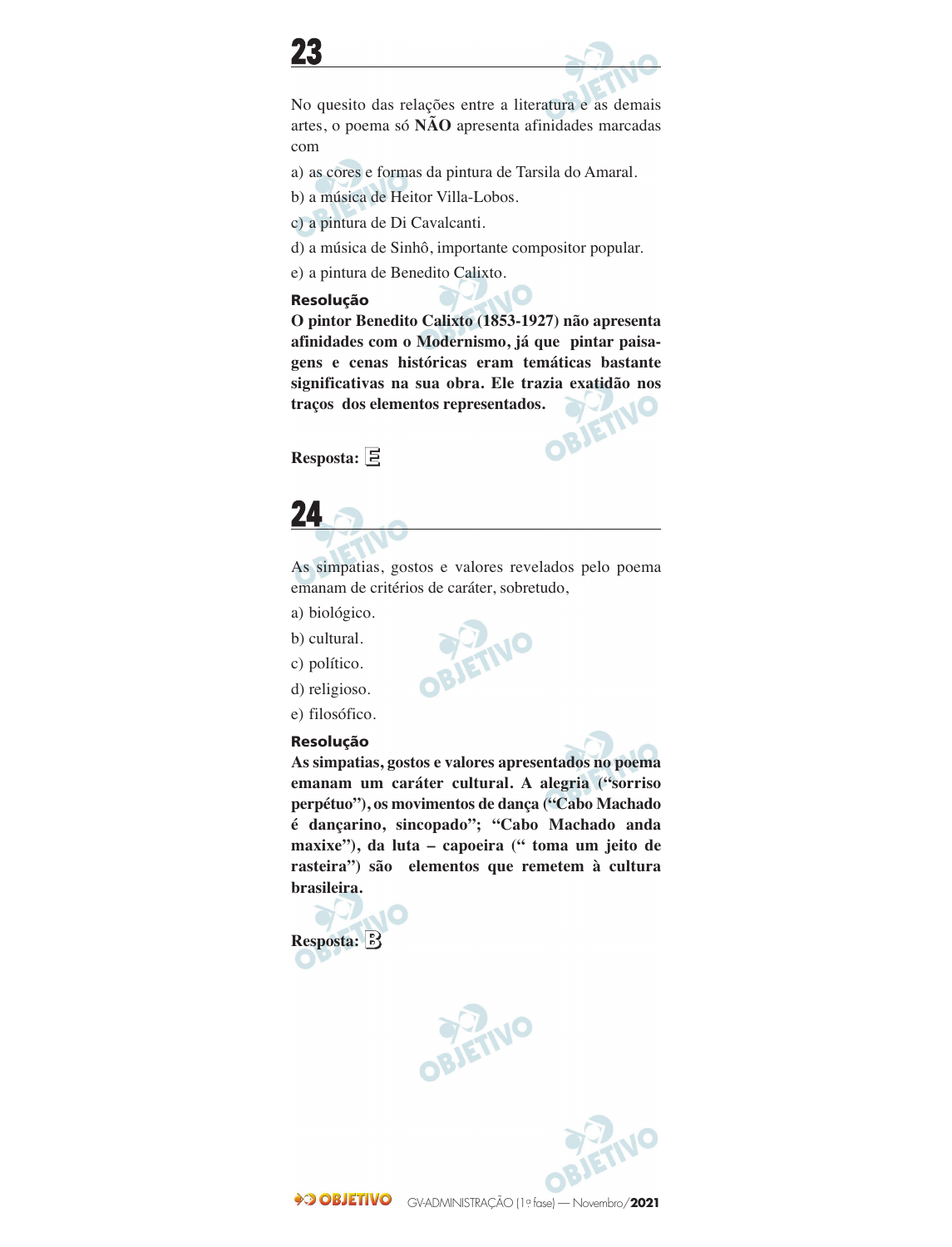

Expressam atitudes opostas do personagem descrito no poema os versos:

- a) "Mas traz unhas bem tratadas" / "Não rejeita o bomtom do pó de arroz".
- b) "E tudo acaba em dança!" / "Por isso Cabo Machado anda maxixe".
- c) "É muito pouco marcial" / "Cabo Machado é dançarino, sincopado".
- d) "Educação francesa mesureira" / "Cabo Machado toma um jeito de rasteira..."
- e) "Cabo Machado é bem o representante de uma terra" / "E recomenda cuidadosamente o arbitramento".

### **Resolução**

**"Educação mesureira" indica um comportamento cerimonioso, respeitoso, formal, que é o contrário do que expressa o autor no verso "Cabo Machado toma um jeito de rasteira", o que indica um aspecto da malandragem, da ligeireza dos movimentos. Tais elementos, mesmo que díspares, remetem a aspectos da identidade nacional.**

**Resposta: D**











GV-ADMINISTRAÇÃO (1º fase) — Novembro/**2021**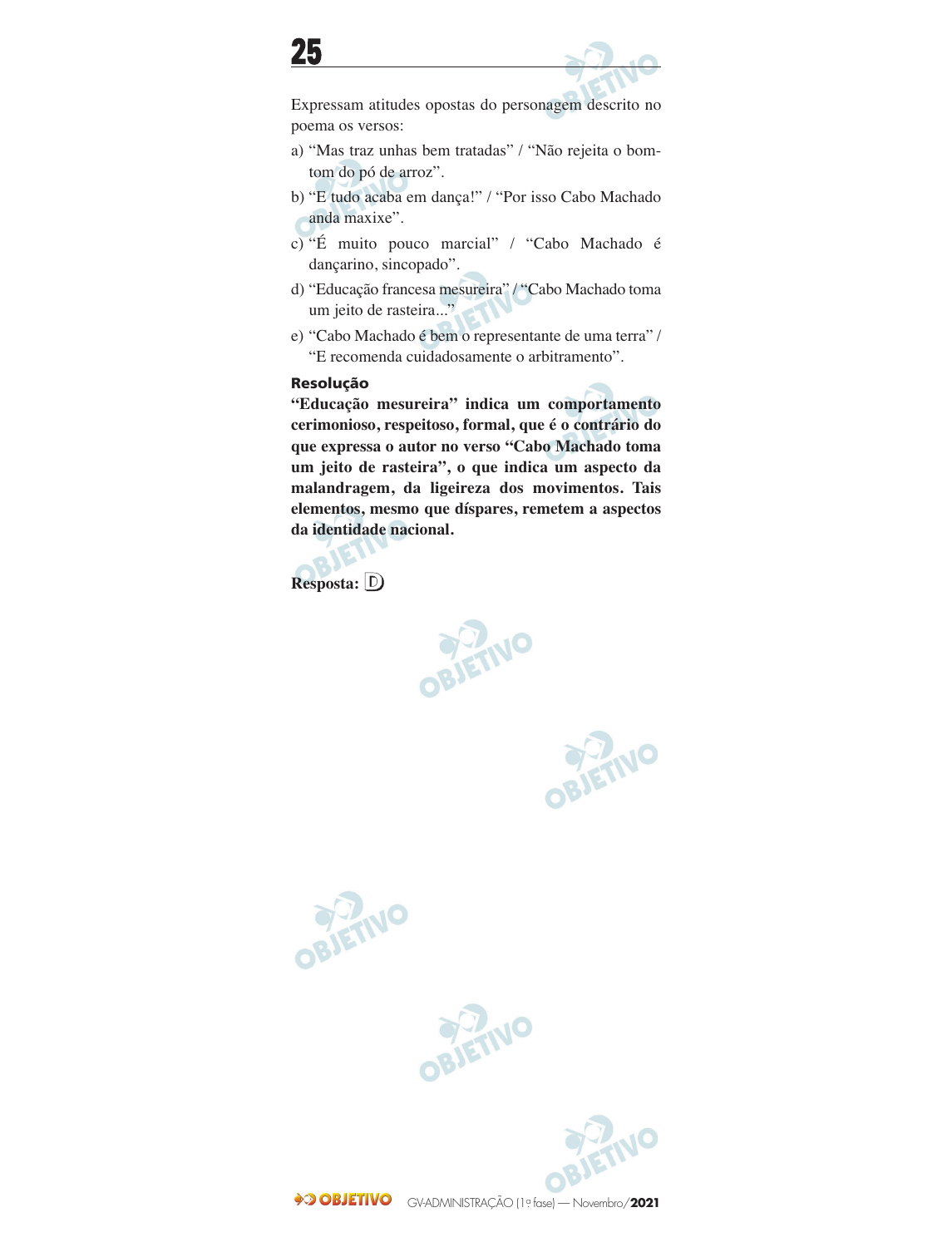#### **Texto para as perguntas de 26 a 30**

## *CAPÍTULO XCVIII Suprimido*

*(...). De noite fui ao Teatro de São Pedro; representava-se uma grande peça, em que a Estela1 arrancava lágrimas. Entro; corro os olhos pelos camarotes; vejo em um deles Damasceno e a família. Trajava a filha com outra elegância e certo apuro, cousa difícil de explicar, porque o pai ganhava apenas o necessário para endividar-se; e daí, talvez fosse por isso mesmo.*

*No intervalo fui visitá-los. O Damasceno recebeu-me com muitas palavras, a mulher com muitos sorrisos. Quanto a Nhã-loló, não tirou mais os olhos de mim. Parecia-me agora mais bonita que no dia do jantar. Acheilhe certa suavidade etérea casada ao polido das formas terrenas: — expressão vaga, e condigna de um capítulo em que tudo há de ser vago. Realmente, não sei como lhes diga que não me senti mal, ao pé da moça, trajando garridamente um vestido fino, um vestido que me dava cócegas de Tartufo2. Ao contemplá-lo, cobrindo casta e redondamente o joelho, foi que eu fiz uma descoberta sutil, a saber, que a natureza previu a vestidura humana, condição necessária ao desenvolvimento da nossa espé cie. A nudez habitual, dada a multiplicação das obras e dos cuidados do indivíduo, tenderia a embotar os sentidos e a retardar os sexos, ao passo que o vestuário, nega ceando a natureza, aguça e atrai as vontades, ativaas, reprodu-las, e conseguintemente faz andar a civilização. Abençoado uso que nos deu Otelo<sup>3</sup> e os paquetes transatlânticos!*

*Estou com vontade de suprimir este capítulo. O declive é perigoso. Mas enfim eu escrevo as minhas memórias e não as tuas, leitor pacato. Ao pé da graciosa donzela, parecia-me tomado de uma sensação dupla e indefinível. Ela exprimia inteiramente a dualidade de Pascal4,* l'ange et la bête*5, com a diferença que o jansenista6 não admitia a simultaneidade das duas naturezas, ao passo que elas aí estavam bem juntinhas, —* l'ange*, que dizia algumas coisas do céu, — e* la bête, *que... Não; decididamente suprimo este capítulo.*

Machado de Assis, **Memórias póstumas de Brás Cubas**. **Glossário**

**1Estela Sezefreda**: atriz famosa da época.

**2Tartufo**: personagem da comédia homônima, de Molière. Homem maduro, Tartufo tenta seduzir a jovem filha do homem, em cuja casa se hospeda. Seu nome tornou-se sinônimo de indivíduo hipócrita, dissimulado, falso beato, enganador.

**3Otelo**: tragédia de Shakespeare, que também serviu de base a óperas homônimas famosas.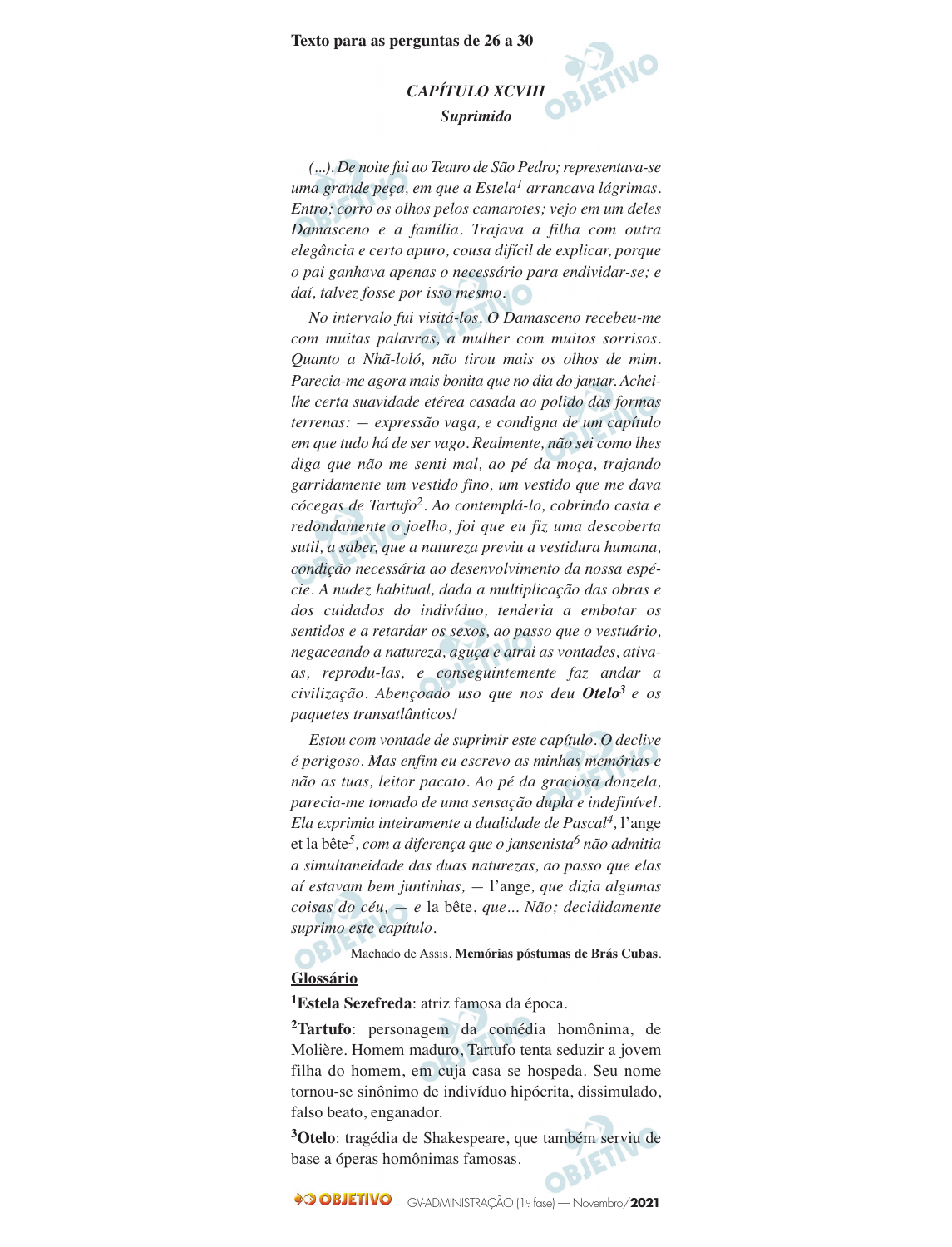**4Pascal**: Blaise Pascal, célebre pensador francês do século XVII.

**5"***l'ange et la bête***"**: o anjo e a fera.

**6Jansenista**: relativo ao Jansenismo, doutrina filosófico – religiosa marcada pelo rigor moral, pelo dogmatismo e pelo caráter disciplinador.



No excerto, o interesse erótico do narrador-personagem não se revela inteiramente livre e espontâneo, mas, sim,

- a) mediado pelas distinções de classe social.
- b) determinado pela convenção social do matrimônio.
- c) condicionado à elevação cultural.
- d) orientado por critério racial.
- e) motivado pelo intuito reprodutivo.

#### **Resolução**



**O narrador revela seu interesse erótico motivado também pelo intuito reprodutivo, de manutenção da espécie humana, como pode ser observado no trecho: "A nudez habitual, dada a multiplicação das obras e dos cuidados do indivíduo, tenderia a embotar os sentidos e a retardar os sexos, ao passo que o vestuário, negaceando a natureza, aguça e atrai as vontades, ativa-as, reprodu-las, e conseguintemente faz andar a civilização".**

**Resposta: E**

OBJETIVO



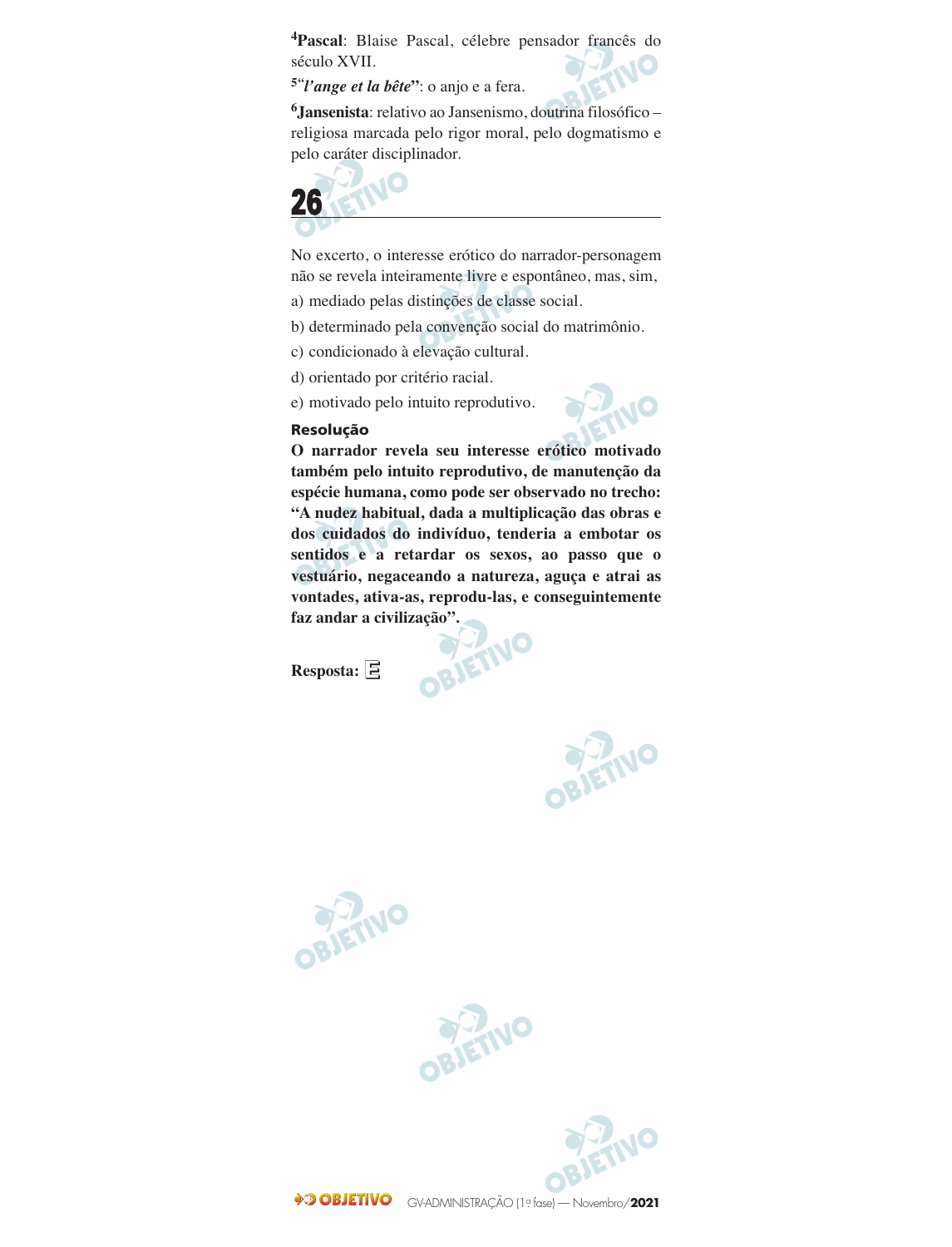

Nesse excerto, o narrador emprega intensivamente, já desde o título, o recurso expressivo da preterição, figura de linguagem que consiste em falar sobre um determinado assunto ao mesmo tempo em que se afirma que ele será evitado, simulando que não se quer falar sobre ele. O assunto, no caso, é o interesse erótico do narrador-personagem. Considerado no contexto do trecho em pauta, o emprego desse recurso assume, sobretudo, a feição de uma

- a) demonstração de respeito ao pundonor das leitoras de sua época.
- b) espécie de tartufice estilística, em consonância com a hipocrisia moral do narrador.
- c) caricatura dos abusos retóricos praticados pelos literatos do período.
- d) admissão tácita de temor à rígida censura moral, vigente no Segundo Reinado.
- e) estratégia para angariar mais leitores do sexo masculino, menos avessos do que as damas ao assunto em questão.

### **Resolução**

**Brás Cubas, no capítulo destacado, por meio de sua erudição e reflexões filosóficas, revela o seu desejo sexual por Nhã-loló, ferindo o decoro (daí o fato de o capítulo se chamar "Suprimido", já que ele afirma que irá suprimir essa parte, porém o capítulo continua presente). Por meio das dissimulações, que se tornaram uma característica estilística do livro (uso de eufemismo, preterições, hesitações, jogo retórico), a hipocrisia de Brás Cubas vem à tona e seus verda deiros desejos e pensamentos são desvelados.** 

Resposta: **B** 

OBJETNO



 $\mathcal{N}$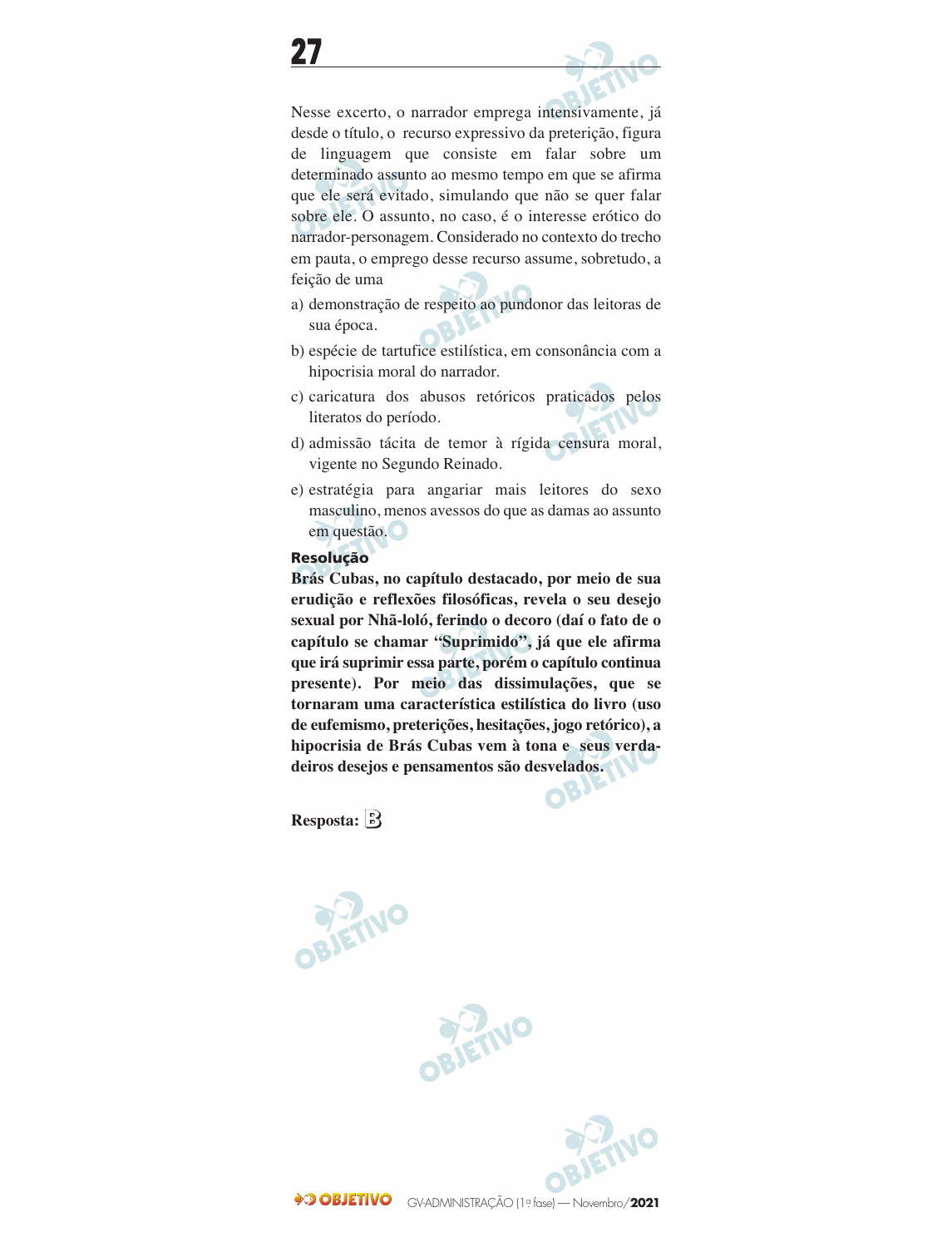



No excerto, o narrador invoca, sucessivamente, a marcha da civilização, a grande literatura (**Otelo**, Shakespeare), o progresso técnico, o cosmopolitismo, a filosofia mais reconhecida (Pascal), o rigor religioso (jansenismo). Com esse acúmulo de referências prestigiosas, ele está visando à consecução de vários fins. Ao fazê-lo, ele somente **NÃO** está

- a) dando vazão a seu costumeiro exibicionismo e volúpia de brilhar.
- b) conferindo alcance tendencialmente universal à ação dos seus caprichos individuais.
- c) cuidando de firmar sua supremacia em relação ao leitor, em geral tratado despectivamente.
- d) praticando didatismo de intenção civilizatória, destinado à Corte semibárbara do Segundo Reinado.
- e) cortejando o aplauso, o amor da multidão, a "nomeada" ou a "glória", nos seus próprios termos.

#### **Resolução**

**Brás Cubas ao se utilizar de referências prestigiosas não pratica um "didatismo civilizatório", já que o conhecimento que demonstra é apenas uma exibição que visa a interesses e caprichos pessoais.**

**Resposta: D**



Em "Ao contemplá-lo, cobrindo casta e redondamente o joelho, foi que eu fiz uma descoberta sutil" e "A nudez habitual, dada a multiplicação das obras e dos cuidados do indivíduo, tenderia a embotar os sentidos e a retardar os sexos", os trechos sublinhados exprimem, respectiva mente, ideia de **SIE** 

- a) tempo e causa.
- b) causa e condição.
- c) consequência e finalidade.
- d) condição e consequência.
- e) finalidade e tempo.

#### **Resolução**

**"Ao contemplá-lo" é uma expressão que indica tempo, é o momento em que o narrador fez "uma descoberta sutil". Na segunda frase, o trecho sublinhado, "dada a multiplicação das obras e dos cuidados do indivíduo", aponta para a ideia de causa, que explicaria o fato da nudez "embotar os sentidos e retardar os sexos".** 

**Resposta: A**